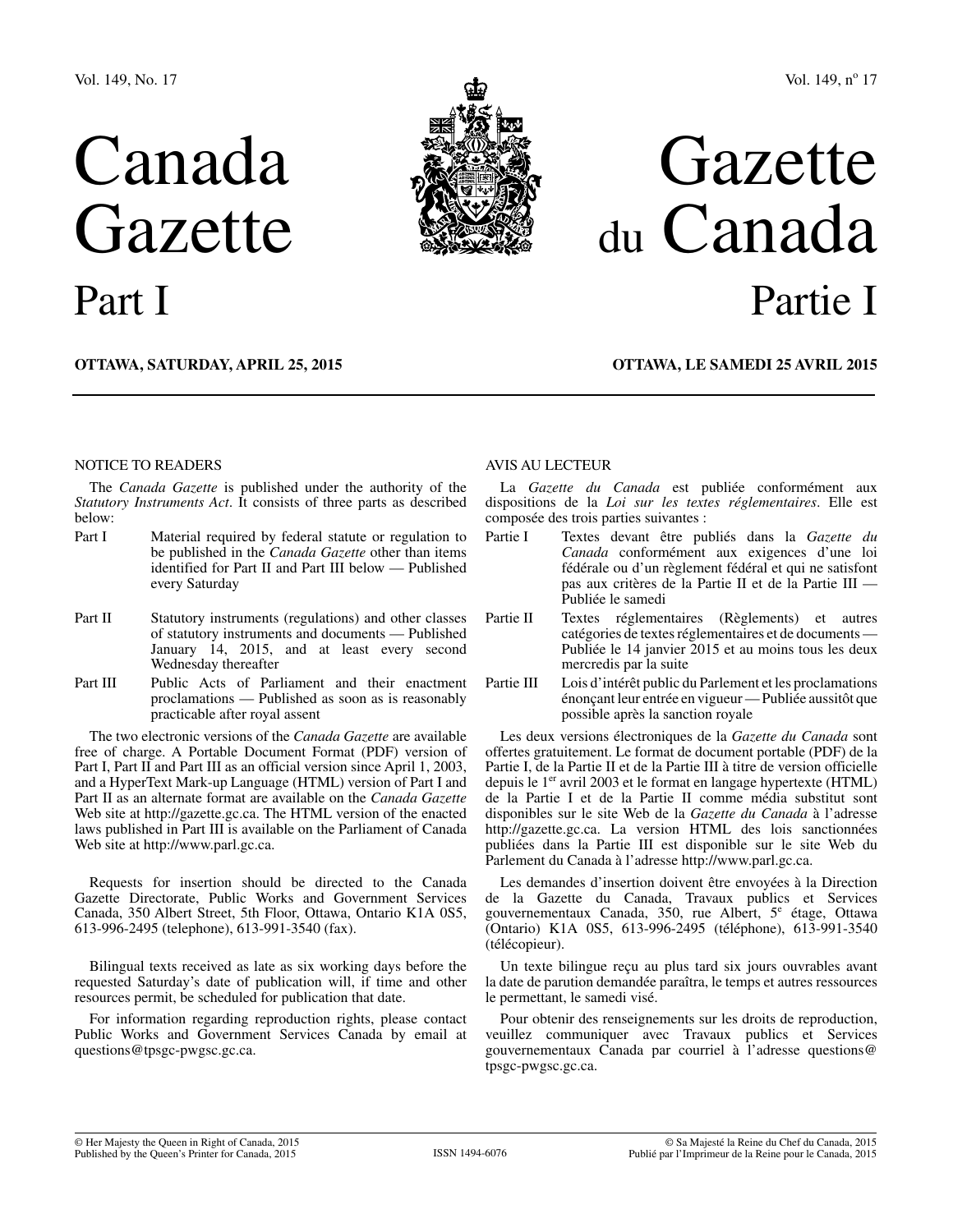#### TABLE OF CONTENTS

Vol. 149, No. 17 — April 25, 2015

| (orders, decorations and medals)                                                                     | 840 |
|------------------------------------------------------------------------------------------------------|-----|
|                                                                                                      | 843 |
| Parliament                                                                                           | 854 |
| (agencies, boards and commissions)                                                                   | 855 |
| (banks; mortgage, loan, investment, insurance and<br>railway companies; other private sector agents) | 862 |
|                                                                                                      | 864 |

## TABLE DES MATIÈRES

Vol. 149, nº 17 — Le 25 avril 2015

| 0              | (ordres, décorations et médailles)                                                                                                                | 840 |
|----------------|---------------------------------------------------------------------------------------------------------------------------------------------------|-----|
| 3              |                                                                                                                                                   | 843 |
| 4              | Parlement                                                                                                                                         | 854 |
| 5              | (organismes, conseils et commissions)                                                                                                             | 855 |
| $\overline{2}$ | (banques; sociétés de prêts, de fiducie et<br>d'investissements; compagnies d'assurances et de<br>chemins de fer; autres agents du secteur privé) | 862 |
|                |                                                                                                                                                   | 865 |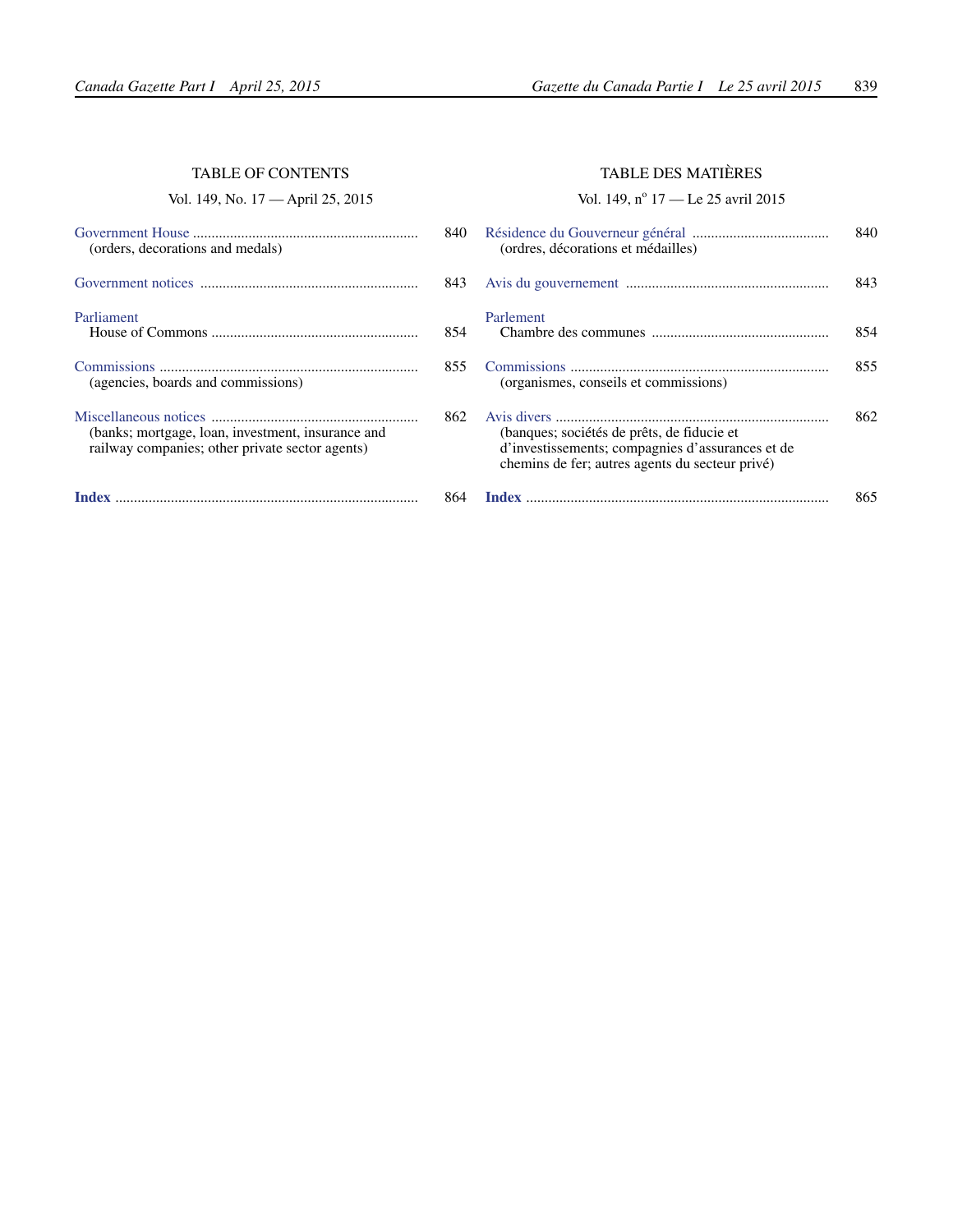#### <span id="page-2-0"></span>**GOVERNMENT HOUSE**

#### **AWARDS TO CANADIANS**

The Chancellery of Honours announces that the Government of Canada has approved the following awards to Canadians:

- From the Government of the Republic of France Knight of the National Order of Merit to Dr. Patrick Barnabé Mr. Noble Chummar Mr. Kenneth McRoberts From the Government of the Federal Republic of Germany Cross of the Order of Merit of the Federal Republic of Germany to Dr. Elisabeth Trudis Goldsmith-Reber From the Government of the Republic of Italy
	- Knight of the Order of Merit of the Republic of Italy to Mr. Guido Pellizzari
		- Mr. Nicola Sparano
- From the Government of the Republic of Poland Gold Cross of Merit of the Republic of Poland
	- to Mr. Felix Osinski
- From the Government of the United States of America Bronze Star Medal
	- to Lieutenant-Colonel J. C. Martin Arcand Meritorious Service Medal
	- to Chief Warrant Officer J. J. Raymond Butler Captain Neeraj V. Pandey

EMMANUELLE SAJOUS *Deputy Secretary and Deputy Herald Chancellor*

[17-1-o]

#### **RÉSIDENCE DU GOUVERNEUR GÉNÉRAL**

#### **DÉCORATIONS À DES CANADIENS**

La Chancellerie des distinctions honorifiques annonce que le gouvernement du Canada a approuvé l'octroi des distinctions honorifiques suivantes à des Canadiens : Du gouvernement de la République française Chevalier de l'Ordre national du Mérite au D<sup>r</sup> Patrick Barnabé M. Noble Chummar M. Kenneth McRoberts Du gouvernement de la République fédérale d'Allemagne Croix de l'Ordre du Mérite de la République fédérale d'Allemagne au D<sup>r</sup> Elisabeth Trudis Goldsmith-Reber Du gouvernement de la République d'Italie Chevalier de l'Ordre du Mérite de la République d'Italie à M. Guido Pellizzari M. Nicola Sparano

- Du gouvernement de la République de Pologne Croix d'or du Mérite de la République de Pologne à M. Felix Osinski
- Du gouvernement des États-Unis d'Amérique Médaille de l'Étoile de bronze au Lieutenant-colonel J. C. Martin Arcand Médaille du service méritoire
	-
	- à Adjudant-chef J. J. Raymond Butler Capitaine Neeraj V. Pandey

*Le sous-secrétaire et vice-chancelier d'armes* EMMANUELLE SAJOUS

[17-1-o]

#### **MOST VENERABLE ORDER OF THE HOSPITAL OF ST. JOHN OF JERUSALEM**

His Excellency the Right Honourable David Johnston, Governor General of Canada, on behalf of Her Majesty the Queen of Canada, is pleased hereby to appoint the following Canadians, who have been recommended for such appointment by the Grand Prior of the Most Venerable Order of the Hospital of St. John of Jerusalem:

#### **ORDRE TRÈS VÉNÉRABLE DE L'HÔPITAL DE SAINT-JEAN DE JÉRUSALEM**

Son Excellence le très honorable David Johnston, gouverneur général du Canada, au nom de Sa Majesté la Reine du Canada et en accord avec les recommandations du Grand Prieur de l'Ordre très vénérable de l'Hôpital de Saint-Jean de Jérusalem, est heureux de nommer les Canadiens dont les noms suivent :

*Knights and Dame of the Order of St. John*

*Chevaliers et Dame de l'Ordre de Saint-Jean*

*As of October 8, 2014/En vigueur le 8 octobre 2014*

John Wesley Cosman, NB

*As of November 26, 2014/En vigueur le 26 novembre 2014* Her Honour the Honourable/Son Honneur l'honorable Elizabeth Dowdeswell, O.C., O.Ont., ON

*As of December 16, 2014/En vigueur le 16 décembre 2014* André Levesque, O.M.M., C.D., PE Kenneth Ross Turriff, ON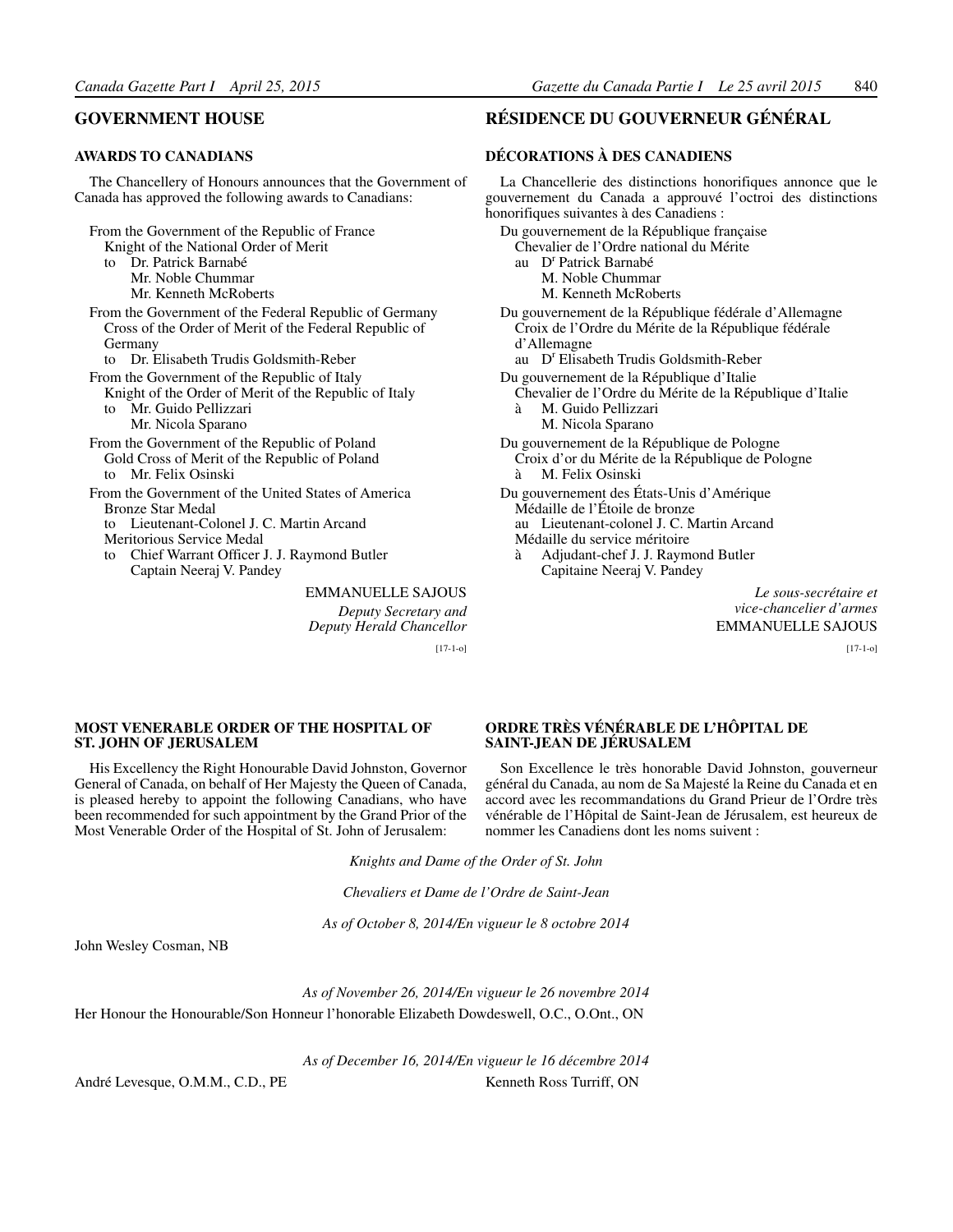*Commanders of the Order of St. John*

*Commandeurs de l'Ordre de Saint-Jean*

*As of October 8, 2014/En vigueur le 8 octobre 2014*

Brian Allan Kinaschuk, ON Major Victor Knowlton, C.D., QC

Alan McBride, ON Carolyn Frances Rothenburger (née Trost), SK

*As of December 16, 2014/En vigueur le 16 décembre 2014*

Captain/Capitaine Samuel Wenzel Billich, C.D., ON Leslie Helen Jack, ON Brigadier-General (Retired)/Brigadier-général (retraité) Stanley Gordon Johnstone, C.D., ON

Alain Louis Joseph Laurencelle, MB Donald Sherwood, NB

*Officers of the Order of St. John*

*Officiers de l'Ordre de Saint-Jean*

*As of October 8, 2014/En vigueur le 8 octobre 2014*

David Clifton Bean, NB Taramay Curtis, AB Armand Paul La Barge, ON Jean-Philippe Lebel, QC

Gerald William McEwin, ON Ian Hugh Miller, ON James Douglas Tooke, ON Donald Raymond Wilson, NB

*As of December 16, 2014/En vigueur le 16 décembre 2014*

Captain/Capitaine Peter Beatty, C.D., ON Warrant Officer/Adjudant Andrew Shawn Daring, AB Susan Beth Davis, NL Stéphane Gignac, QC

Larry James Jeider, BC Travis Ryan Lanoway, AB Angeline Pleunis, ON

*Members of the Order of St. John*

*Membres de l'Ordre de Saint-Jean*

*As of October 8, 2014/En vigueur le 8 octobre 2014*

| Lieutenant-Colonel/Lieutenant-colonel Richard Frank<br>Bialachowski, C.D., ON   | Master Corporal/Caporal-chef Richard Herve<br>Joseph Le Coz, ON                             |
|---------------------------------------------------------------------------------|---------------------------------------------------------------------------------------------|
| Joanne Margaret Biggs, ON                                                       | Tamara Lynne MacDuff, NS                                                                    |
| Officer Cadet/Élève-officier Jason Bond, NS                                     | Daniel Charles Maher, NL                                                                    |
| Steven Bradley, NS                                                              | Carney De Berri Matheson, ON                                                                |
| Captain/Capitaine Stephen Brosha, NS<br>Lisa Danielle Burke, NS                 | Lieutenant-Colonel (Retired)/Lieutenant-colonel (retraité)<br>Michael David McKay, C.D., ON |
| William Thomas Cahill, NL                                                       | Pedrom Nasiri, AB                                                                           |
| Joel Campbell, ON                                                               | Gerrard Austin Nudds, ON                                                                    |
| Lieutenant-Colonel/Lieutenant-colonel Frances Louise                            | Jason Nurse, ON                                                                             |
| Chilton-Mackay, O.M.M., M.S.M., C.D., ON                                        | Nancy Elizabeth Page, ON                                                                    |
| Dirk Alexander Chisholm, AB                                                     | Major Michael Andrew Rehill, C.D., ON                                                       |
| Philip Peter Dawson, ON                                                         | Gail Colleen Rogers, ON                                                                     |
| James Donohue, NS                                                               | Beverly Segal, ON                                                                           |
| Thomas Barry Kevin Ferguson, C.D., ON                                           | Dean William Smith, AB                                                                      |
| Manon Gauthier, OC                                                              | Gerry Stamp, NL                                                                             |
| Major (Retired)/Major (retraité) Paul Henry, C.D., ON<br>Jean Claude Latour, NS | Jeannette Tinsley, ON                                                                       |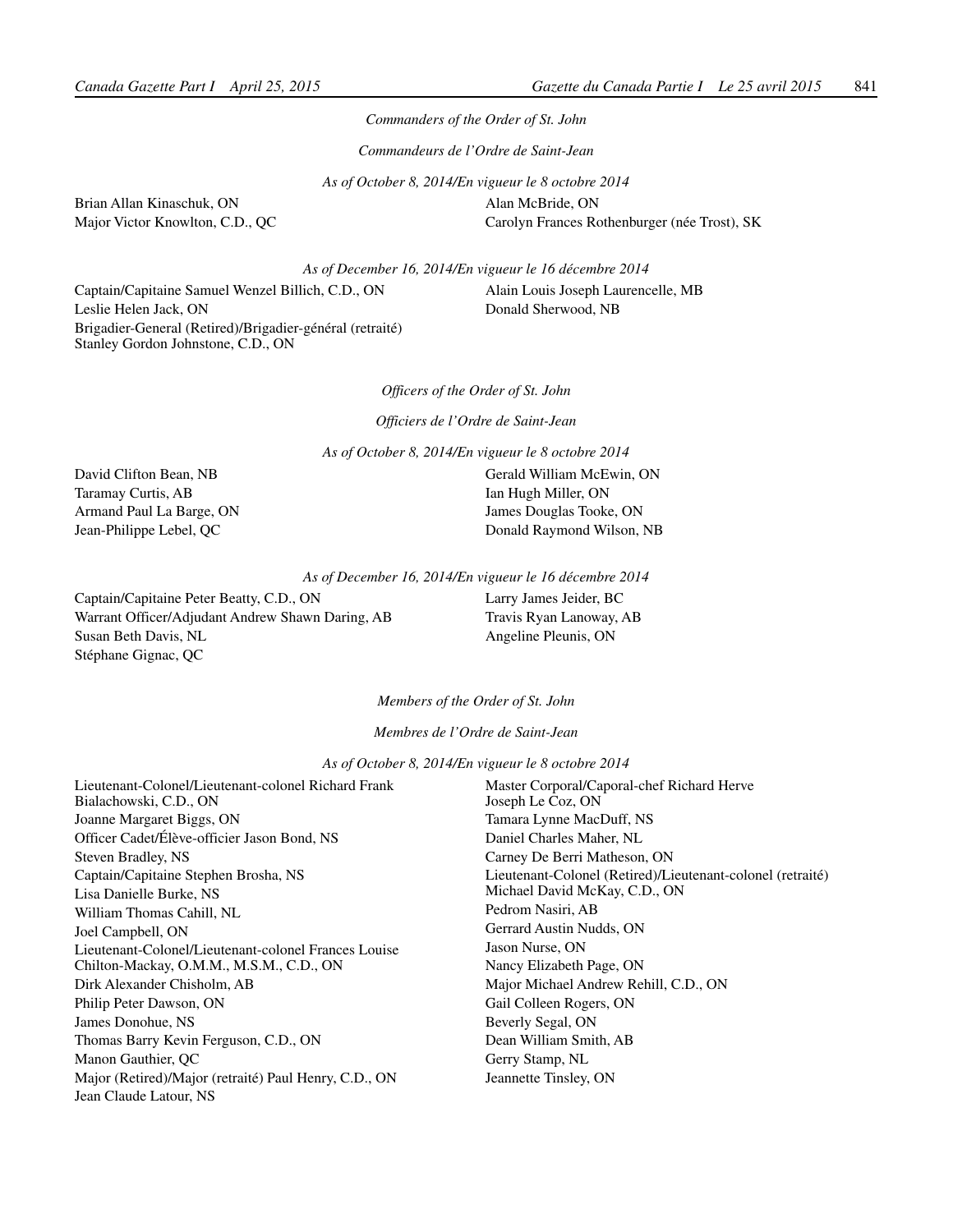#### *Members of the Order of St. John — Continued*

*Membres de l'Ordre de Saint-Jean* (*suite*)

*As of December 16, 2014/En vigueur le 16 décembre 2014*

Ahmad Sulaiman Aini, MB Major Harvey Roy Bailey, C.D., ON Ally Wai Ying Chan Chin, BC Deborah Cooke, ON Major Patrick Thomas Crocco, ON Catherine Mary Crowther, BC Joy Dockrey, BC Jonathan Mathew Craig Farrell-Griffin, ON Glenda Mary Janes, NL Rebecca Anne Johnston, ON Christopher Kirec, ON Winnie Wing-May Lai, BC Jeffrey Lavigne, ON John Mario Norbert Lemieux, QC Jessica Elizabeth Lezen, MB Harold Joseph MacKinnon, ON Sanny Sum Yee Marr, BC

Angela Corinne Martin, NL Lieutenant-Colonel/Lieutenant-colonel Raymond Charles McGill, ON Kevin Moore, SK Kathy Ross, QC Captain/Capitaine Jean-Pascal Roy, C.D., QC Glen William Rutland, NT Lynn Ann Telo, ON Lieutenant-Commander (Retired)/Capitaine de corvette (retraité) John Frederick Trigg, BC Raymond David Valentine, C.D., BC Kristen Johanna Brearley Van Esch, BC Karen Frances Walker, ON Martin William Wong, BC Yu Hin Jackson Wu, BC Wilson King Kai Yeung, BC

| Le sous-secrétaire       | <b>EMMANUELLE SAJOUS</b> |
|--------------------------|--------------------------|
| <b>EMMANUELLE SAJOUS</b> | Deputy Secretary         |
| $[17-1-0]$               | $[17-1-0]$               |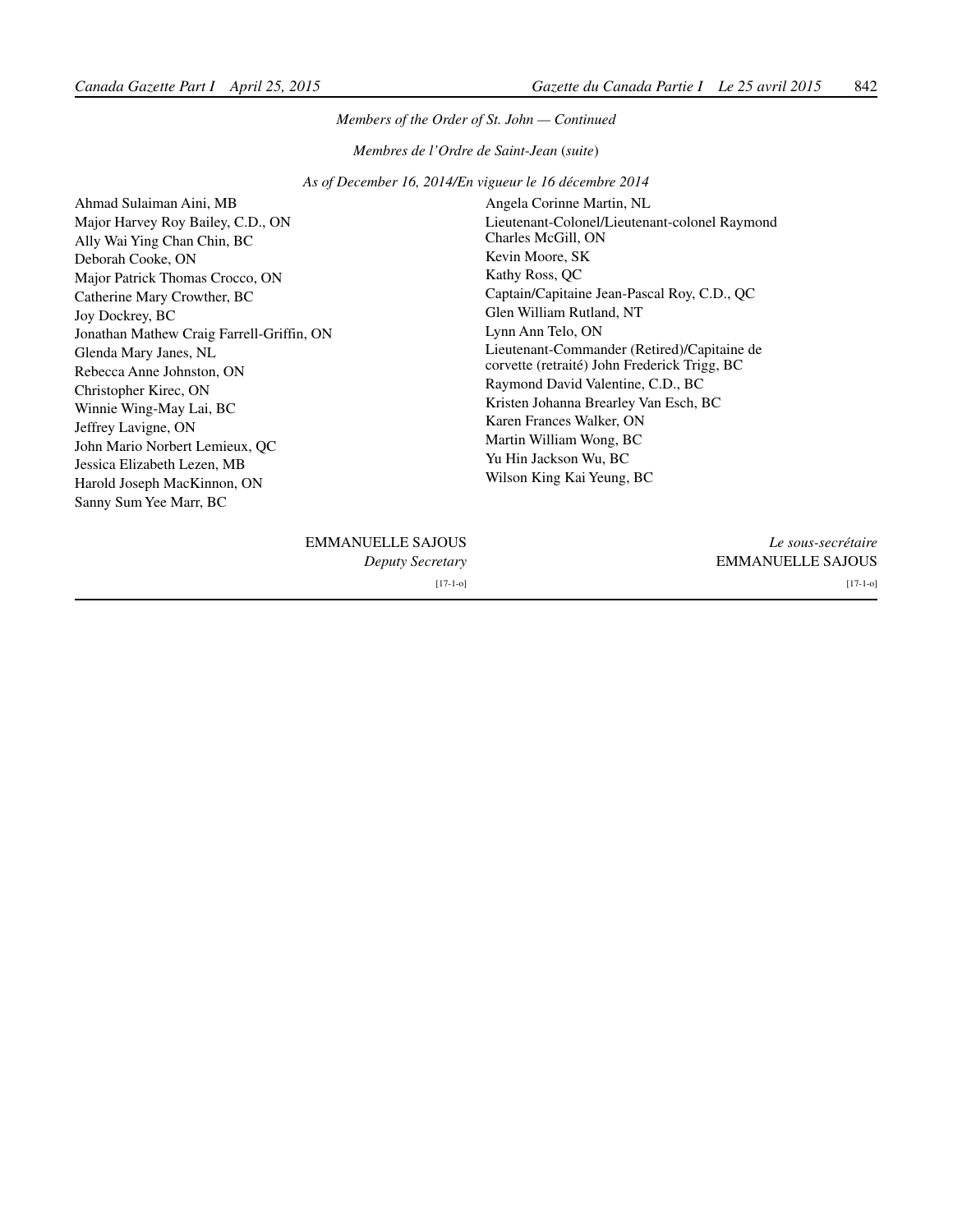#### <span id="page-5-0"></span>**GOVERNMENT NOTICES**

#### **DEPARTMENT OF THE ENVIRONMENT**

CANADIAN ENVIRONMENTAL PROTECTION ACT, 1999

*Ministerial Condition No. 17827*

Ministerial Condition

(Paragraph 109(1)(*a*) of the *Canadian Environmental Protection Act, 1999*)

Whereas the Minister of the Environment and the Minister of Health have assessed information in respect of the living organism *Actinosynnema pretiosum* strain 3-459;

And whereas the ministers suspect that the living organism is toxic or capable of becoming toxic within the meaning of section 64 of the *Canadian Environmental Protection Act, 1999*,

The Minister of the Environment, pursuant to paragraph 109(1)(*a*) of the *Canadian Environmental Protection Act, 1999*, hereby permits the manufacture or import of the living organism in accordance with the conditions of the following annex.

> LEONA AGLUKKAQ *Minister of the Environment*

#### ANNEX

#### *Conditions*

#### (Paragraph 109(1)(*a*) of the *Canadian Environmental Protection Act, 1999*)

1. The following definitions apply in these ministerial conditions:

"contained facility" means a facility where containment of the living organism meets the requirements for large-scale production areas of a containment level 2, or the requirements for containment level 3 or 4, as described in the *Canadian Biosafety Standards and Guidelines — First Edition* (published in 2013 by the Public Health Agency of Canada and the Canadian Food Inspection Agency), as amended from time to time;

"effluent" means any effluent discharged to a municipal wastewater treatment system;

"final rinsate" means any liquid resulting from the second and any subsequent rinsing of vessels or equipment used for the manufacturing or processing of the living organism or its metabolites. The present definition excludes any liquid resulting from rinsing subsequent to the treatment described under paragraph 5(*b*);

"living organism" means the living organism *Actinosynnema pretiosum* strain 3-459;

"notifier" means the person who has, on August 15, 2014, provided to the Minister of the Environment the information concerning the living organism, in accordance with subsection 106(4) of the *Canadian Environmental Protection Act, 1999*;

 "waste" means any waste resulting from the manufacturing or processing of the living organism or its metabolites. The present definition includes the liquid resulting from the first rinsing of vessels or equipment used for the manufacturing or processing of the living organism or its metabolites, but excludes any final rinsate.

#### **AVIS DU GOUVERNEMENT**

#### **MINISTÈRE DE L'ENVIRONNEMENT**

#### LOI CANADIENNE SUR LA PROTECTION DE L'ENVIRONNEMENT (1999)

*Condition ministérielle no 17827*

#### Condition ministérielle

[Alinéa 109(1)*a*) de la *Loi canadienne sur la protection de l'environnement (1999)*]

Attendu que la ministre de l'Environnement et la ministre de la Santé ont évalué les renseignements dont elles disposent concernant l'organisme vivant *Actinosynnema pretiosum* de souche 3-459;

Attendu que les ministres soupçonnent que l'organisme vivant est effectivement ou potentiellement toxique au sens de l'article 64 de la *Loi canadienne sur la protection de l'environnement (1999)*,

Par les présentes, la ministre de l'Environnement, en vertu de l'alinéa 109(1)*a*) de la *Loi canadienne sur la protection de l'environnement (1999)*, autorise la fabrication ou l'importation de l'organisme vivant aux conditions de l'annexe ci-après.

> *La ministre de l'Environnement*  LEONA AGLUKKAQ

#### ANNEXE

#### *Conditions*

#### [Alinéa 109(1)*a*) de la *Loi canadienne sur la protection de l'environnement (1999)*]

1. Les définitions qui suivent s'appliquent aux présentes conditions ministérielles :

« déchets » s'entend de tous les déchets générés par la fabrication ou le traitement de l'organisme vivant ou de ses métabolites. La présente définition inclut les liquides générés par le premier rinçage des récipients ou de l'équipement utilisés pour la fabrication ou le traitement de l'organisme vivant ou de ses métabolites, mais exclut les liquides de rinçage final;

« déclarant » s'entend de la personne qui, le 15 août 2014, a fourni à la ministre de l'Environnement les renseignements concernant l'organisme vivant conformément au paragraphe 106(4) de la *Loi canadienne sur la protection de l'environnement (1999)*;

« effluent » s'entend de tout effluent se déversant dans un système municipal d'épuration d'eaux usées;

« installation étanche » s'entend d'une installation où le confinement de l'organisme vivant répond aux exigences relatives aux aires de production à grande échelle de niveau de confinement 2 ou aux exigences de niveaux de confinement 3 ou 4 prévues dans les *Normes et lignes directrices canadiennes sur la biosécurité — Première édition*, publiées en 2013 par l'Agence de la santé publique du Canada et l'Agence canadienne d'inspection des aliments, avec les modifications successives;

« liquides de rinçage final » s'entend de tout liquide généré par le deuxième rinçage ou par tout rinçage subséquent des récipients ou de l'équipement utilisés pour la fabrication ou le traitement de l'organisme vivant ou de ses métabolites. La présente définition exclut les liquides générés par tout rinçage subséquent au traitement visé à l'alinéa 5*b*);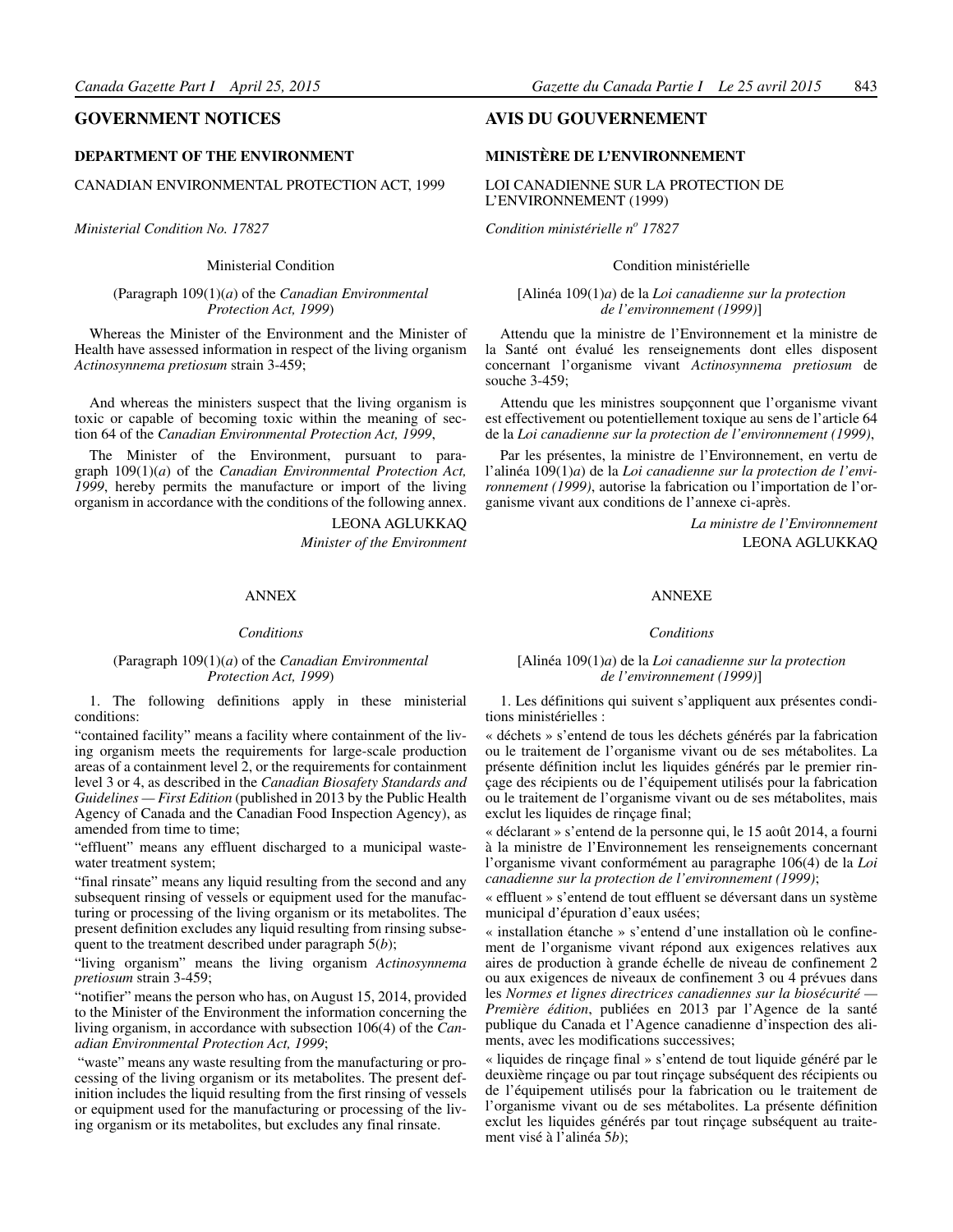2. The notifier may import or manufacture the living organism in accordance with the present ministerial conditions.

#### *Contained Facility*

3. The notifier may only import or manufacture the living organism if the following conditions are met:

(*a*) it is imported to a contained facility or manufactured in a contained facility; and

(*b*) it is not introduced outside the contained facility.

#### *Handling and Disposal of Waste and Final Rinsate*

4. The notifier shall collect any waste in their physical possession, or under their control, and incinerate it in accordance with the laws of the jurisdiction where the incineration facility is located.

5. The notifier shall collect any final rinsate in their physical possession, or under their control, and destroy or dispose of it in the following manner:

(*a*) incineration in accordance with the laws of the jurisdiction where the incineration facility is located; or

(*b*) release to an effluent once treated in the following manner:

(i) sodium hydroxide is added to the final rinsate at a concentration no less than 10 grams per litre of the resulting mixture,

(ii) the resulting mixture is heated to a temperature of 70 degrees Celsius or more and it is stirred at this temperature for a minimum of three hours, and

(iii) the resulting mixture is acidified to a pH between 5.5 and 9.5.

#### *Environmental Release*

6. Where any release of the living organism or its metabolites to the environment occurs other than a release described in paragraph 5(*b*), the person who has the physical possession or control of the living organism or its metabolites shall immediately take all measures necessary to prevent any further release and to limit the dispersion of the living organism or its metabolites. Furthermore, the person shall inform the Minister of the Environment, as soon as possible in the circumstances, by contacting an enforcement officer designated under the *Canadian Environmental Protection Act, 1999*.

#### *Record-keeping Requirements*

7. (1) The notifier shall maintain electronic or paper records, with any documentation supporting the validity of the information contained in these records, indicating

(*a*) the total quantity of waste generated, per calendar year;

(*b*) the total quantity of waste incinerated in accordance with section 4, per calendar year;

(*c*) the total quantity of final rinsate generated, per calendar year;

(*d*) the total quantity of final rinsate incinerated in accordance with paragraph 5(*a*), per calendar year;

(*e*) the total quantity of final rinsate released to an effluent, in accordance with paragraph 5(*b*), per calendar year;

(*f*) the concentration of sodium hydroxide in the mixture following its addition in accordance with subparagraph  $5(b)(i)$ ;

« organisme vivant » s'entend de l'organisme vivant *Actinosynnema pretiosum* de souche 3-459.

2. Le déclarant est autorisé à importer ou à fabriquer l'organisme vivant conformément aux présentes conditions ministérielles.

#### *Restrictions visant l'installation*

3. Le déclarant peut importer ou fabriquer l'organisme vivant aux conditions suivantes :

*a*) l'organisme vivant est importé ou fabriqué dans une installation étanche;

*b*) l'organisme vivant n'est pas introduit à l'extérieur de l'installation.

#### *Restrictions visant la manipulation et l'élimination des déchets et des liquides de rinçage final*

4. Le déclarant doit recueillir tous les déchets en sa possession ou sous son contrôle et les incinérer conformément aux lois applicables au lieu où est située l'installation d'incinération.

5. Le déclarant doit recueillir tous les liquides de rinçage final en sa possession ou sous son contrôle et les détruire ou les éliminer de l'une des manières suivantes :

*a*) en les incinérant conformément aux lois applicables au lieu où est située l'installation d'incinération;

*b*) en les déversant dans un effluent après les avoir traités de la manière suivante :

(i) de l'hydroxyde de sodium est ajouté aux liquides de rinçage final à une concentration d'au moins 10 grammes par litre du mélange qui en résulte,

(ii) le mélange est chauffé à une température d'au moins 70 degrés Celsius et est maintenu à cette température, avec agitation, pendant au moins trois heures,

(iii) le mélange est acidifié afin que son pH soit entre 5,5 et 9,5.

#### *Rejet environnemental*

6. Si un rejet de l'organisme vivant ou de ses métabolites dans l'environnement se produit, autre qu'un rejet visé à l'alinéa 5*b*), la personne qui a la possession matérielle ou le contrôle de l'organisme vivant ou de ses métabolites prend immédiatement toutes les mesures appropriées pour prévenir tout rejet additionnel et pour en limiter la dispersion. De plus, la personne doit en aviser, dans les meilleurs délais possible, la ministre de l'Environnement en communiquant avec un agent de l'autorité désigné en vertu de la *Loi canadienne sur la protection de l'environnement (1999)*.

#### *Exigences en matière de tenue de registres*

7. (1) Le déclarant tient des registres papier ou électroniques, accompagnés de toute documentation validant l'information qu'ils contiennent, indiquant :

*a*) la quantité totale de déchets générés au cours d'une année civile;

*b*) la quantité totale de déchets incinérés conformément à l'article 4, au cours d'une année civile;

*c*) la quantité totale de liquides de rinçage final générés au cours d'une année civile;

*d*) la quantité totale de liquides de rinçage final incinérés conformément à l'alinéa 5*a*), au cours d'une année civile;

*e*) la quantité totale de liquides de rinçage final déversés dans un effluent conformément à l'alinéa 5*b*), au cours d'une année civile;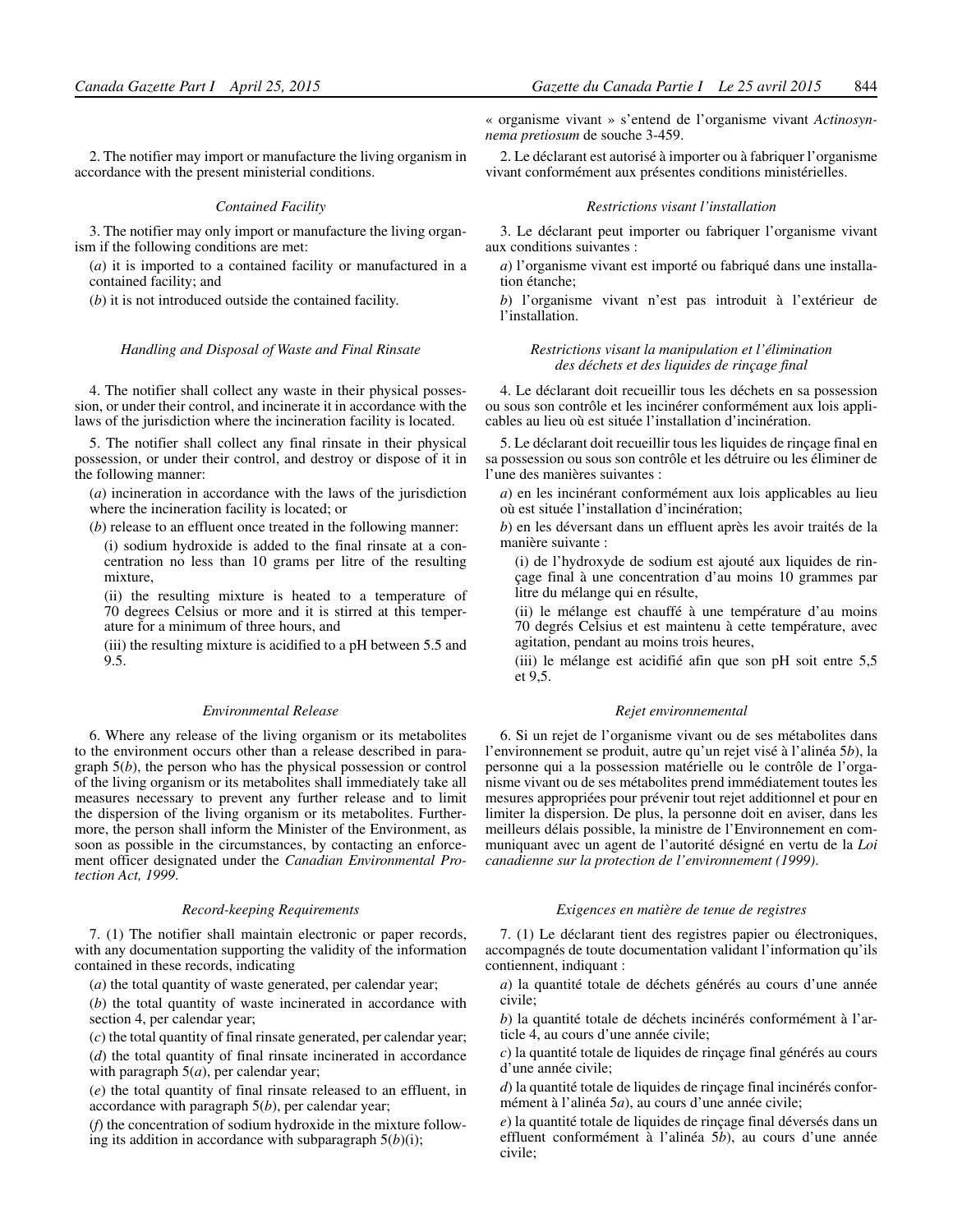(*g*) the temperature to which the mixture is heated in accordance with subparagraph  $5(b)(ii)$  and the time during which it was maintained at this temperature;

(*h*) the final pH of the mixture after acidification in accordance with subparagraph  $5(b)$ (iii); and

(*i*) the name and address of each person in Canada who has incinerated waste or final rinsate for the notifier, and the location of the facility used to do so.

(2) The notifier shall maintain electronic or paper records mentioned in subsection 7(1) at the notifier's principal place of business in Canada for a period of at least five years after they are made.

#### *Other Requirements*

8. The notifier shall inform, in writing, any person to whom they transfer the physical possession or control of the waste or final rinsate intended for incineration of the terms of the present ministerial conditions. The notifier shall obtain from this person, prior to the transfer, written confirmation that they were informed of the terms of the present ministerial conditions. This written confirmation shall be maintained at the notifier's principal place of business in Canada for a period of at least five years from the day it was received.

#### *Coming into Force*

9. These ministerial conditions come into force on April 8, 2015.

[17-1-o]

#### **DEPARTMENT OF THE ENVIRONMENT**

#### CANADIAN ENVIRONMENTAL PROTECTION ACT, 1999

*Significant New Activity Notice No. 15784*

Rescinding Significant New Activity Notice

(Section 110 of the *Canadian Environmental Protection Act, 1999*)

Whereas the Minister of the Environment has previously published Significant New Activity Notice No. 15784 pertaining to the living organism *Actinosynnema pretiosum* strain 3-459 on March 20, 2010;

Whereas the Minister of the Environment and the Minister of Health have assessed additional information pertaining to the living organism;

And whereas, pursuant to paragraph 109(1)(*a*) of the *Canadian Environmental Protection Act, 1999*, the Minister of the Environment has permitted the person who provided the additional information to manufacture or import the living organism subject to the conditions specified in Ministerial Condition No. 17827, published in the *Canada Gazette*,

Therefore, the Minister of the Environment hereby rescinds Significant New Activity Notice No. 15784 under subsection 110(2) of the *Canadian Environmental Protection Act, 1999*.

> LEONA AGLUKKAQ *Minister of the Environment* [17-1-o]

*f*) la concentration d'hydroxyde de sodium dans le mélange à la suite de son ajout aux termes du sous-alinéa 5*b*)(i);

*g*) la température à laquelle le mélange est chauffé aux termes du sous-alinéa 5*b*)(ii) et la durée pendant laquelle il est maintenu à cette température;

*h*) le pH du mélange après son acidification aux termes du sousalinéa 5*b*)(iii);

*i*) le nom et l'adresse de chaque personne, au Canada, qui a incinéré les déchets ou les liquides de rinçage final pour le déclarant, et l'emplacement de l'installation utilisée pour ce faire.

(2) Le déclarant conserve les registres tenus conformément au paragraphe 7(1) à son établissement principal au Canada pour une période d'au moins cinq ans après leur création.

#### *Autres exigences*

8. Le déclarant informe, par écrit, toute personne à qui il transfère la possession matérielle ou le contrôle des déchets ou des liquides de rinçage final qui sont destinés à l'incinération de l'existence des présentes conditions ministérielles et exige de cette personne, avant le transfert, une déclaration écrite indiquant qu'elle a été informée de l'existence des présentes conditions ministérielles. Le déclarant conserve cette déclaration à son établissement principal au Canada pour une période d'au moins cinq ans après sa réception.

#### *Entrée en vigueur*

9. Les présentes conditions ministérielles entrent en vigueur le 8 avril 2015.

[17-1-o]

#### **MINISTÈRE DE L'ENVIRONNEMENT**

LOI CANADIENNE SUR LA PROTECTION DE L'ENVIRONNEMENT (1999)

*Avis de nouvelle activité no 15784*

Annulation d'un avis de nouvelle activité

#### [Article 110 de la *Loi canadienne sur la protection de l'environnement (1999)*]

Attendu que le ministre de l'Environnement a publié, le 20 mars 2010, l'Avis de nouvelle activité nº 15784 concernant l'organisme vivant *Actinosynnema pretiosum* de souche 3-459;

Attendu que la ministre de l'Environnement et la ministre de la Santé ont évalué des renseignements additionnels concernant cet organisme vivant;

Attendu que la ministre de l'Environnement a autorisé la personne ayant fourni les renseignements additionnels, aux termes de l'alinéa 109(1)*a*) de la *Loi canadienne sur la protection de l'environnement (1999)*, à fabriquer ou à importer l'organisme vivant aux conditions précisées dans la Condition ministérielle n° 17827, publiée dans la *Gazette du Canada*,

Pour ces motifs, la ministre de l'Environnement abroge l'Avis de nouvelle activité nº 15784 en vertu du paragraphe  $110(2)$  de la *Loi canadienne sur la protection de l'environnement (1999)*.

> *La ministre de l'Environnement* LEONA AGLUKKAQ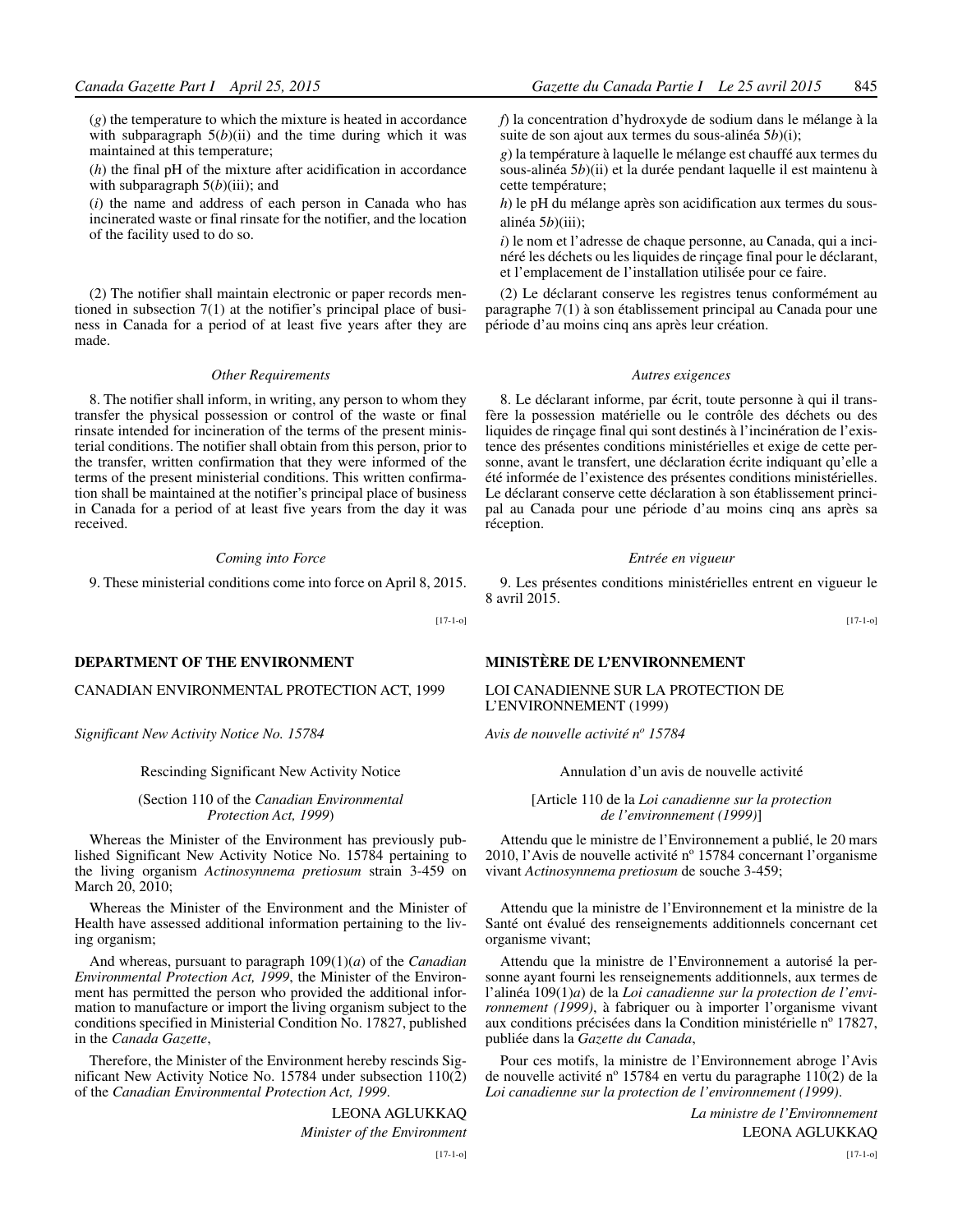#### **DEPARTMENT OF HEALTH**

### HAZARDOUS MATERIALS INFORMATION REVIEW ACT

#### *Filing of claims for exemption*

Pursuant to paragraph 12(1)(*a*) of the *Hazardous Materials Information Review Act*, the Chief Screening Officer hereby gives notice of the filing of the claims for exemption listed below.

In accordance with subsection 12(2) of the *Hazardous Materials Information Review Act*, affected parties, as defined, may make written representations to the screening officer with respect to the claim for exemption and the (material) safety data sheet ([M]SDS) or label to which it relates. Written representations must cite the appropriate registry number, state the reasons and evidence upon which the representations are based and be delivered within 30 days of the date of the publication of this notice in the *Canada Gazette*, Part I, to the screening officer at the following address: Workplace Hazardous Materials Bureau, 269 Laurier Avenue West, 4th Floor, Ottawa, Ontario K1A 0K9.

#### ROSSLYNN MILLER-LEE

#### *Chief Screening Officer*

On February 11, 2015, the *Hazardous Products Act* (HPA) was amended, and the *Controlled Products Regulations* (CPR) and the *Ingredient Disclosure List* were repealed and replaced with the new *Hazardous Products Regulations* (HPR). The revised legislation (HPA/HPR) is referred to as WHMIS 2015 and the former legislation (HPA/CPR) is referred to as WHMIS 1988. Transitional provisions allow compliance with either WHMIS 1988 or WHMIS 2015 for a specified period of time.

The claims listed below seek an exemption from the disclosure of supplier confidential business information in respect of a controlled/hazardous product; such disclosure would otherwise be required under the provisions of the relevant legislation.

#### **MINISTÈRE DE LA SANTÉ**

#### LOI SUR LE CONTRÔLE DES RENSEIGNEMENTS RELATIFS AUX MATIÈRES DANGEREUSES

#### *Dépôt des demandes de dérogation*

En vertu de l'alinéa 12(1)*a*) de la *Loi sur le contrôle des renseignements relatifs aux matières dangereuses*, l'agente de contrôle en chef donne, par les présentes, avis de la réception des demandes de dérogation énumérées ci-dessous.

Conformément au paragraphe 12(2) de la *Loi sur le contrôle des renseignements relatifs aux matières dangereuses*, toute partie touchée, telle qu'elle est définie, peut faire des représentations par écrit auprès de l'agente de contrôle sur la demande de dérogation et la fiche signalétique / la fiche de données de sécurité (FS/FDS) ou l'étiquette en cause. Les observations écrites doivent faire mention du numéro d'enregistrement pertinent et comprendre les raisons et les faits sur lesquels elles se fondent. Elles doivent être envoyées, dans les 30 jours suivant la date de publication du présent avis dans la Partie I de la *Gazette du Canada*, à l'agente de contrôle à l'adresse suivante : Bureau des matières dangereuses utilisées au travail, 269, avenue Laurier Ouest, 4<sup>e</sup> étage, Ottawa (Ontario) K1A 0K9.

#### *L'agente de contrôle en chef* ROSSLYNN MILLER-LEE

Le 11 février 2015, la *Loi sur les produits dangereux* (LPD) a été modifiée, et le *Règlement sur les produits contrôlés* (RPC) et la *Liste de divulgation des ingrédients* ont été abrogés et remplacés par le *Règlement sur les produits dangereux* (RPD). La loi révisée (LPD/RPD) est appelée « SIMDUT 2015 » et l'ancienne législation (LPD/RPC) est appelée « SIMDUT 1988 ». Les dispositions transitoires permettent la conformité avec soit le SIMDUT 1988 soit le SIMDUT 2015 pour une période de temps spécifiée.

Les demandes ci-dessous portent sur la dérogation à l'égard de la divulgation de renseignements confidentiels du fournisseur concernant un produit contrôlé/dangereux, qui devraient autrement être divulgués en vertu des dispositions de la législation pertinente.

| Claimant/<br>Demandeur                                        | Product Identifier/<br>Identificateur du produit | Subject of the Claim for<br>Exemption | Objet de la demande de dérogation | Registry Number/<br>Numéro d'enregistrement |
|---------------------------------------------------------------|--------------------------------------------------|---------------------------------------|-----------------------------------|---------------------------------------------|
| Afton Chemical Corporation,<br>Richmond, Virginia             | HiTEC <sup>®</sup> 5769 Performance Additive     | C.i. of two ingredients               | I.c. de deux ingrédients          | 9364                                        |
| Afton Chemical Corporation,<br>Richmond, Virginia             | HiTEC <sup>®</sup> 1255 Performance Additive     | C.i. of four ingredients              | I.c. de quatre ingrédients        | 9365                                        |
| Afton Chemical Corporation,<br>Richmond, Virginia             | HiTEC <sup>®</sup> 1811 Performance              | C.i. of six ingredients               | I.c. de six ingrédients           | 9366                                        |
| Reichhold, Inc.,<br>Research Triangle Park,<br>North Carolina | <b>BECKOSOL AO® 305</b>                          | C.i. of two ingredients               | I.c. de deux ingrédients          | 9367                                        |
| Reichhold, Inc.,<br>Research Triangle Park,<br>North Carolina | <b>BECKOSOL AO® 300</b>                          | C.i. of two ingredients               | I.c. de deux ingrédients          | 9368                                        |
| Reichhold, Inc.,<br>Research Triangle Park,<br>North Carolina | <b>BECKOSOL AO® 205</b>                          | C.i. of two ingredients               | I.c. de deux ingrédients          | 9369                                        |
| Reichhold, Inc.,<br>Research Triangle Park,<br>North Carolina | <b>BECKOSOL AO® 201</b>                          | C.i. of two ingredients               | I.c. de deux ingrédients          | 9370                                        |
| Reichhold, Inc.,<br>Research Triangle Park,<br>North Carolina | <b>BECKOSOL AO® 101</b>                          | C.i. of two ingredients               | I.c. de deux ingrédients          | 9371                                        |
| Nalco Canada ULC.<br>Burlington, Ontario                      | <b>SCORPION® EC1023A</b>                         | C.i. of one ingredient                | I.c. d'un ingrédient              | 9372                                        |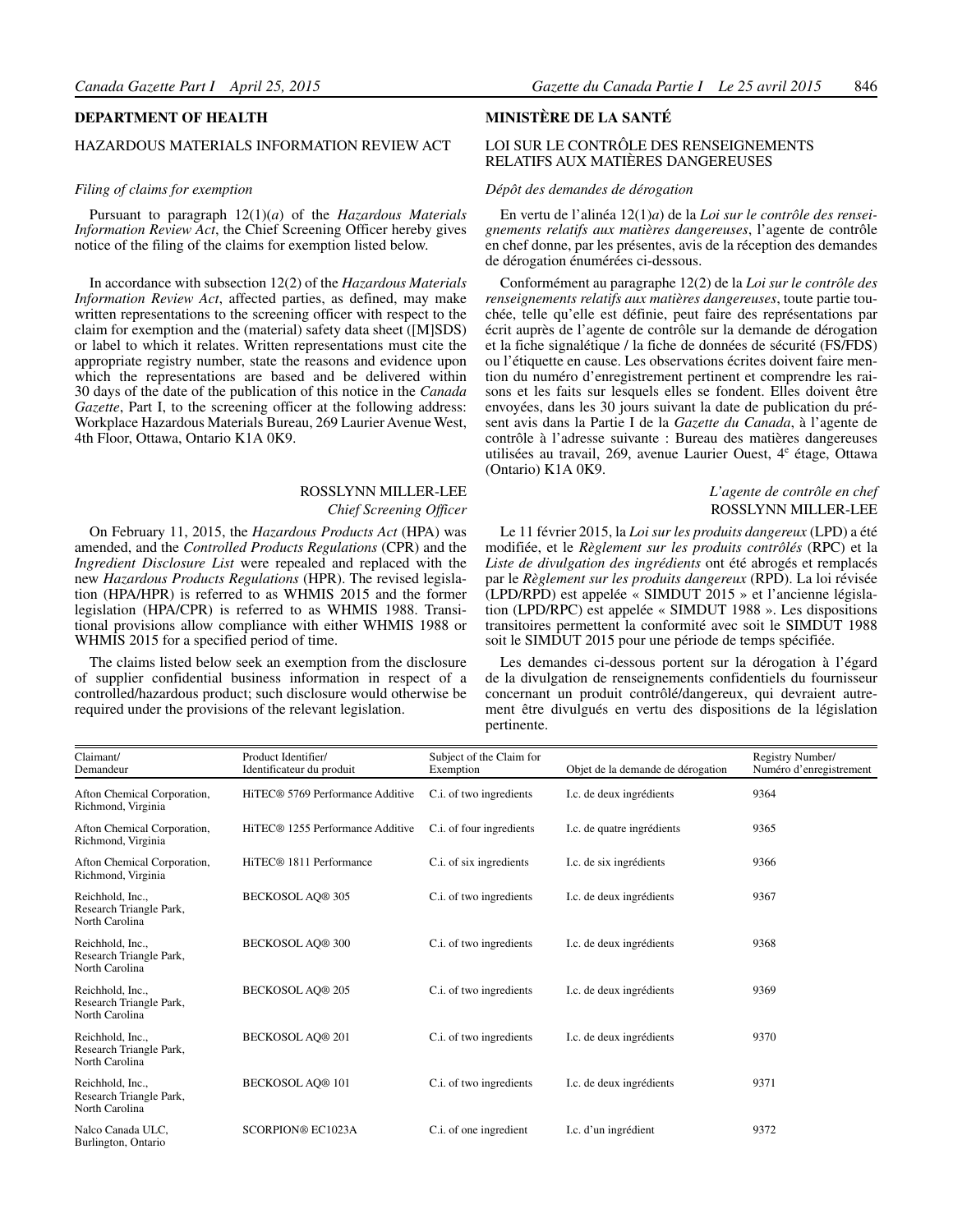| Claimant/<br>Demandeur                                                     | Product Identifier/<br>Identificateur du produit                     | Subject of the Claim for<br>Exemption                    | Objet de la demande de dérogation | Registry Number/<br>Numéro d'enregistrement |
|----------------------------------------------------------------------------|----------------------------------------------------------------------|----------------------------------------------------------|-----------------------------------|---------------------------------------------|
| 3M Canada Company,<br>London, Ontario                                      | 3M™ Impact Resistant Structural<br>Adhesive Part A, Pns 07333, 57333 | C.i. of two ingredients                                  | I.c. de deux ingrédients          | 9373                                        |
| Afton Chemical Corporation,<br>Richmond, Virginia                          | HiTEC® 8703G Performance Additive C.i. of four ingredients           |                                                          | I.c. de quatre ingrédients        | 9374                                        |
| Afton Chemical Corporation,<br>Richmond, Virginia                          | HiTEC <sup>®</sup> 5724 Performance Additive                         | C.i. of two ingredients                                  | I.c. de deux ingrédients          | 9375                                        |
| Nalco Canada ULC,<br>Burlington, Ontario                                   | SCORPION™ EC1023H                                                    | C.i. of two ingredients                                  | I.c. de deux ingrédients          | 9376                                        |
| Nalco Canada ULC,<br>Burlington, Ontario                                   | DURASOFT™ 64870                                                      | C.i. of one ingredient                                   | I.c. d'un ingrédient              | 9377                                        |
| Weatherford,<br>Calgary, Alberta                                           | <b>WSI 3308</b>                                                      | C.i. of one ingredient                                   | I.c. d'un ingrédient              | 9378                                        |
| Weatherford,<br>Calgary, Alberta                                           | WSP 2736                                                             | C.i. of one ingredient                                   | I.c. d'un ingrédient              | 9379                                        |
| Solvay Canada Inc.,<br>Mississauga, Ontario                                | <b>AGRHOSPEC HT 2009</b>                                             | C.i. of two ingredients                                  | I.c. de deux ingrédients          | 9380                                        |
| Charles Tennant & Company<br>(Canada) Limited,<br>North York, Ontario      | FLEX <sub>20</sub>                                                   | C.i. and c. of two<br>ingredients                        | I.c. et c. de deux ingrédients    | 9382                                        |
| Charles Tennant & Company<br>(Canada) Limited,<br>North York, Ontario      | FLEX 31                                                              | C.i. and c. of two<br>ingredients                        | I.c. et c. de deux ingrédients    | 9383                                        |
| Charles Tennant & Company<br>(Canada) Limited,<br>North York, Ontario      | FLEX 41                                                              | C.i. and c. of two<br>ingredients                        | I.c. et c. de deux ingrédients    | 9384                                        |
| GE Water & Process<br>Technologies Canada,<br>Oakville, Ontario            | <b>GENGARD GN8020</b>                                                | C.i. and c. of one ingredient I.c. et c. d'un ingrédient |                                   | 9385                                        |
| GE Water & Process<br>Technologies Canada,<br>Oakville, Ontario            | GENGARD GN8220                                                       | C.i. and c. of one ingredient I.c. et c. d'un ingrédient |                                   | 9386                                        |
| Dow Chemical Canada ULC,<br>Calgary, Alberta                               | GT Amine MDX1                                                        | C.i. and c. of two<br>ingredients                        | I.c. et c. de deux ingrédients    | 9387                                        |
| <b>GE Water &amp; Process</b><br>Technologies Canada,<br>Oakville, Ontario | <b>GENGARD GN8221</b>                                                | C.i. and c. of one ingredient I.c. et c. d'un ingrédient |                                   | 9388                                        |
| GE Water & Process<br>Technologies Canada,<br>Oakville, Ontario            | <b>GENGARD GN8222</b>                                                | C.i. and c. of one ingredient I.c. et c. d'un ingrédient |                                   | 9389                                        |
| <b>GE Water &amp; Process</b><br>Technologies Canada,<br>Oakville, Ontario | GENGARD* GN8224                                                      | C.i. and c. of one ingredient I.c. et c. d'un ingrédient |                                   | 9390                                        |
| GE Water & Process<br>Technologies Canada,<br>Oakville, Ontario            | <b>GENGARD GN8225</b>                                                | C.i. and c. of one ingredient I.c. et c. d'un ingrédient |                                   | 9391                                        |
| <b>GE Water &amp; Process</b><br>Technologies Canada,<br>Oakville, Ontario | <b>GENGARD GN8240</b>                                                | C.i. and c. of one ingredient I.c. et c. d'un ingrédient |                                   | 9392                                        |
| Trican Well Service Ltd.,<br>Calgary, Alberta                              | $AI-11$                                                              | C.i. of one ingredient                                   | I.c. d'un ingrédient              | 9393                                        |
| <b>GE Water &amp; Process</b><br>Technologies Canada,<br>Oakville, Ontario | PETROFLO 20Y99                                                       | C.i. and c. of two<br>ingredients                        | I.c. et c. de deux ingrédients    | 9394                                        |
| <b>GE Water &amp; Process</b><br>Technologies Canada,<br>Oakville, Ontario | PETROFLO 20Y98                                                       | C.i. and c. of two<br>ingredients                        | I.c. et c. de deux ingrédients    | 9395                                        |
| Nalco Canada ULC,<br>Burlington, Ontario                                   | NALCO <sup>®</sup> 9729                                              | C.i. of two ingredients                                  | I.c. de deux ingrédients          | 9396                                        |
| Afton Chemical Corporation,<br>Richmond, Virginia                          | HiTEC <sup>®</sup> 052 Performance Additive                          | C.i. of one ingredient                                   | I.c. d'un ingrédient              | 9397                                        |
| Afton Chemical Corporation,<br>Richmond, Virginia                          | HiTEC <sup>®</sup> 521 Performance Additive                          | C.i. of five ingredients                                 | I.c. de cinq ingrédients          | 9398                                        |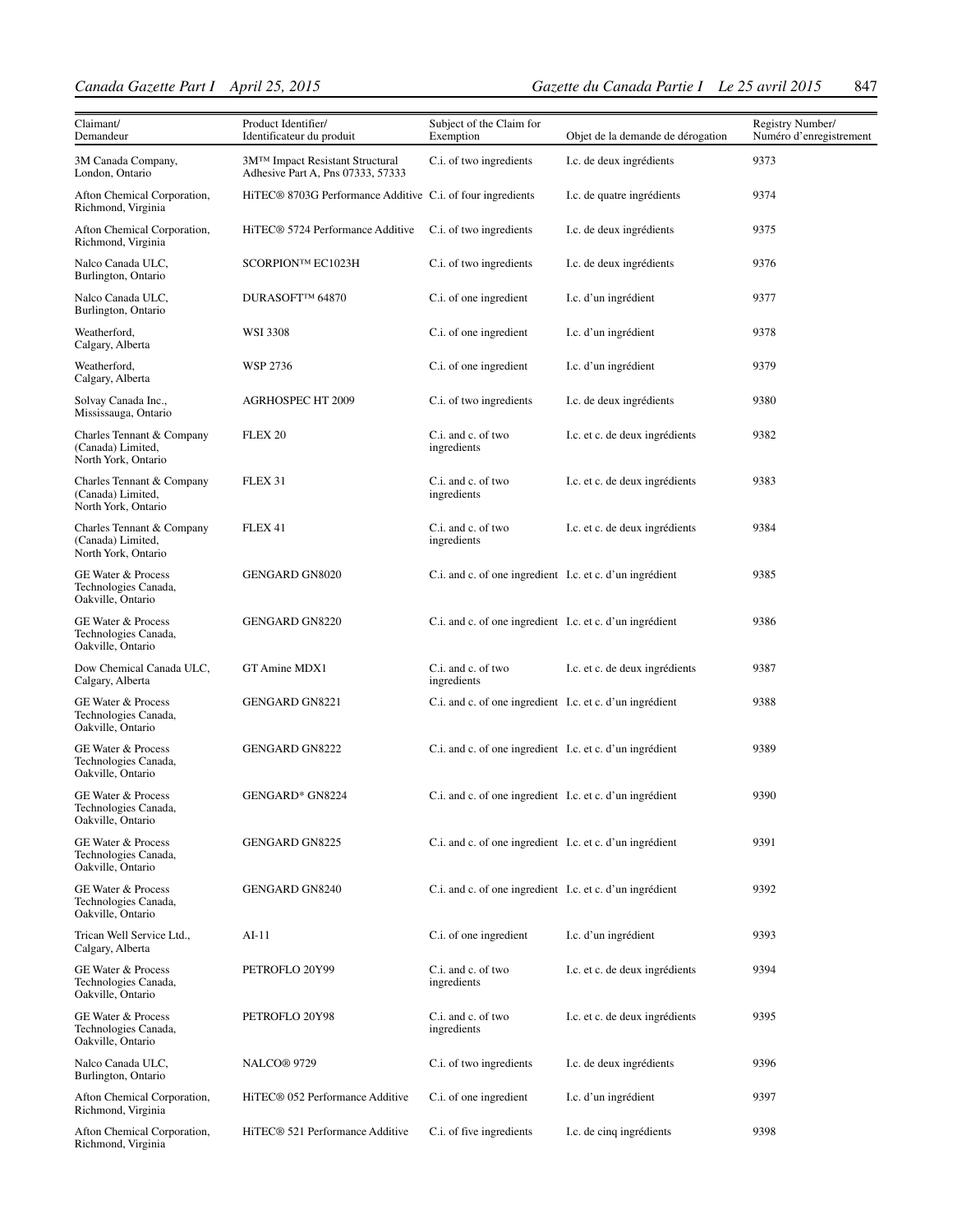| Claimant/<br>Demandeur                                                              | Product Identifier/<br>Identificateur du produit           | Subject of the Claim for<br>Exemption                    | Objet de la demande de dérogation                     | Registry Number/<br>Numéro d'enregistrement |
|-------------------------------------------------------------------------------------|------------------------------------------------------------|----------------------------------------------------------|-------------------------------------------------------|---------------------------------------------|
| Afton Chemical Corporation,<br>Richmond, Virginia                                   | HiTEC® 521G Performance Additive                           | C.i. of five ingredients                                 | I.c. de cinq ingrédients                              | 9399                                        |
| Afton Chemical Corporation,<br>Richmond, Virginia                                   | HiTEC <sup>®</sup> 594 Performance Additive                | C.i. of five ingredients                                 | I.c. de cinq ingrédients                              | 9400                                        |
| Afton Chemical Corporation,<br>Richmond, Virginia                                   | HiTEC® 596 Performance Additive                            | C.i. of three ingredients                                | I.c. de trois ingrédients                             | 9401                                        |
| Afton Chemical Corporation,<br>Richmond, Virginia                                   | HiTEC® 510 Performance Additive                            | C.i. of ten ingredients                                  | I.c. de dix ingrédients                               | 9402                                        |
| Afton Chemical Corporation,<br>Richmond, Virginia                                   | HiTEC <sup>®</sup> 543 Performance Additive                | C.i of four ingredients                                  | I.c. de quatre ingrédients                            | 9403                                        |
| GE Water & Process<br>Technologies Canada,<br>Oakville, Ontario                     | MAX-AMINE GT-741                                           | C.i. and c. of five<br>ingredients                       | I.c. et c. de cinq ingrédients                        | 9404                                        |
| <b>GE Water &amp; Process</b><br>Technologies Canada,<br>Oakville, Ontario          | PHILMPLUS* 5K35                                            | C.i. and c. of two<br>ingredients                        | I.c. et c. de deux ingrédients                        | 9405                                        |
| GE Water & Process<br>Technologies Canada,<br>Oakville, Ontario                     | STYREX40                                                   | C.i. and c. of one ingredient I.c. et c. d'un ingrédient |                                                       | 9406                                        |
| <b>GE Water &amp; Process</b><br>Technologies Canada,<br>Oakville, Ontario          | <b>GENGARD GN8021</b>                                      | C.i. and c. of one ingredient I.c. et c. d'un ingrédient |                                                       | 9407                                        |
| BWA Water Additives US LLC,<br>Tucker, Georgia                                      | Belclene 800                                               | C.i. of two ingredients                                  | I.c. de deux ingrédients                              | 9408                                        |
| BWA Water Additives US LLC,<br>Tucker, Georgia                                      | Belclene 810                                               | C.i. of two ingredients                                  | I.c. de deux ingrédients                              | 9409                                        |
| BWA Water Additives US LLC,<br>Tucker, Georgia                                      | Belcor 585                                                 | C.i. of two ingredients                                  | I.c. de deux ingrédients                              | 9410                                        |
| The Lubrizol Corporation,<br>Wickliffe, Ohio                                        | LUBRIZOL® 5954AIM                                          | C.i. of one ingredient                                   | I.c. d'un ingrédient                                  | 9411                                        |
| GE Water & Process<br>Technologies Canada,<br>Oakville, Ontario                     | STYREX*50                                                  | C.i. and c. of one ingredient I.c. et c. d'un ingrédient |                                                       | 9412                                        |
| Multi-Chem Production<br>Chemicals Co.,<br>Calgary, Alberta                         | MC MX 3-4015                                               | C.i. of two ingredients                                  | I.c. de deux ingrédients                              | 9413                                        |
| GE Water & Process<br>Technologies Canada,<br>Oakville, Ontario                     | <b>BETZ PETROMEEN OS-23B</b>                               | C.i. and c. of four<br>ingredients                       | I.c. et c. de quatre ingrédients                      | 9414                                        |
| Nalco Canada ULC,<br>Burlington, Ontario                                            | CLEAN N COR® EC1539A                                       | C.i. of six ingredients                                  | I.c. de six ingrédients                               | 9415                                        |
| Momentive Performance<br>Materials,<br>Friendly, West Virginia                      | Silbreak* 503 demulsifier                                  | C.i. of two ingredients                                  | I.c. de deux ingrédients                              | 9416                                        |
| Baker Petrolite LLC,<br>Sugar Land, Texas                                           | JETTISON <sup>TM</sup> 3000 SOLIDS<br><b>RELEASE AGENT</b> | C.i. of three ingredients<br>and c. of six ingredients   | I.c. de trois ingrédients et c. de<br>six ingrédients | 9417                                        |
| Chevron Oronite Company LLC,<br>Bellaire, Texas                                     | <b>OLOA 45400E</b>                                         | C.i. of one ingredient                                   | I.c. d'un ingrédient                                  | 9418                                        |
| MeadWestvaco Corp.<br>Specialty Chemicals Div.,<br>North Charleston, South Carolina | EnvaMul™ 1767                                              | C.i. and c. of two<br>ingredients                        | I.c. et c. de deux ingrédients                        | 9419                                        |
| Hilti (Canada) Corporation,<br>Mississauga, Ontario                                 | <b>HIT-ICE</b>                                             | C.i. of two ingredients                                  | I.c. de deux ingrédients                              | 9420                                        |
| Momentive Performance<br>Materials,<br>Friendly, West Virginia                      | Niax* flame lamination additive<br>FLE-200LF               | C.i. of three ingredients                                | I.c. de trois ingrédients                             | 9421                                        |
| Cytec Industries Inc.,<br>Woodland Park, New Jersey                                 | BR <sup>®</sup> 624 Potting Compound                       | C.i. of four ingredients                                 | I.c. de quatre ingrédients                            | 9422                                        |
| Cytec Industries Inc.,<br>Woodland Park, New Jersey                                 | BR <sup>®</sup> 127 NC ESD Primer                          | C.i. of three ingredients                                | I.c. de trois ingrédients                             | 9423                                        |
| Cytec Industries Inc.,<br>Woodland Park, New Jersey                                 | 7934 Resin Solution                                        | C.i. of two ingredients                                  | I.c. de deux ingrédients                              | 9424                                        |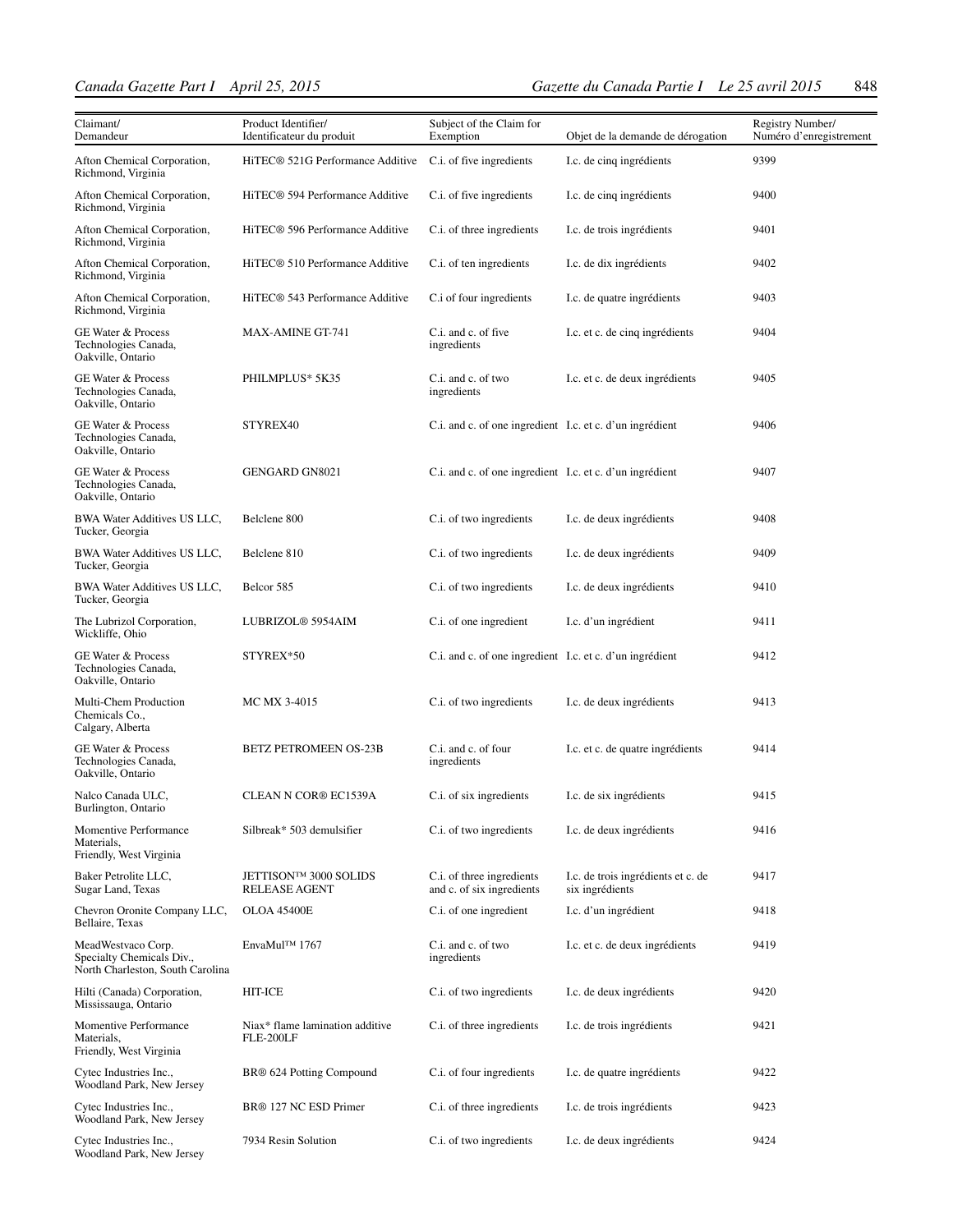| Claimant/<br>Demandeur                                         | Product Identifier/<br>Identificateur du produit                                                                           | Subject of the Claim for<br>Exemption                    | Objet de la demande de dérogation | Registry Number/<br>Numéro d'enregistrement |
|----------------------------------------------------------------|----------------------------------------------------------------------------------------------------------------------------|----------------------------------------------------------|-----------------------------------|---------------------------------------------|
| Cytec Industries Inc.,<br>Woodland Park, New Jersey            | BR® 623-1 Potting Compound                                                                                                 | C.i. of two ingredients                                  | I.c. de deux ingrédients          | 9425                                        |
| Rohm and Haas Canada LP,<br>West Hill, Ontario                 | Preferred DC-15LT                                                                                                          | C.i. of two ingredients                                  | I.c. de deux ingrédients          | 9426                                        |
| Rohm and Haas Canada LP,<br>West Hill, Ontario                 | Preferred DC-15LT40                                                                                                        | C.i. of two ingredients                                  | I.c. de deux ingrédients          | 9427                                        |
| 3M Canada Company,<br>London, Ontario                          | 3M™ 8805UV Black Piezo InkJet Ink C.i. of two ingredients                                                                  |                                                          | I.c. de deux ingrédients          | 9428                                        |
| Chevron Oronite Company LLC,<br>Bellaire, Texas                | LUBAD 1860                                                                                                                 | C.i. of one ingredient                                   | I.c. d'un ingrédient              | 9429                                        |
| BWA Water Additives US LLC,<br>Tucker, Georgia                 | <b>BELLASOL S65</b>                                                                                                        | C.i. of two ingredients                                  | I.c. de deux ingrédients          | 9430                                        |
| The Lubrizol Corporation,<br>Wickliffe, Ohio                   | SLF8216                                                                                                                    | C.i. and c. of one ingredient I.c. et c. d'un ingrédient |                                   | 9431                                        |
| The Lubrizol Corporation,<br>Wickliffe, Ohio                   | ANGLAMOL <sup>®</sup> 6055                                                                                                 | C.i. and c. of one ingredient I.c. et c. d'un ingrédient |                                   | 9432                                        |
| The Lubrizol Corporation,<br>Wickliffe, Ohio                   | SLF8218                                                                                                                    | C.i. and c. of one ingredient I.c. et c. d'un ingrédient |                                   | 9433                                        |
| Nalco Canada ULC,<br>Burlington, Ontario                       | NALCO EC1436A                                                                                                              | C.i. of one ingredient                                   | I.c. d'un ingrédient              | 9434                                        |
| Cytec Industries Inc.,<br>Woodland Park, New Jersey            | CYASORB <sup>®</sup> UV-3529 Light Stabilizer C.i. of one ingredient                                                       |                                                          | I.c. d'un ingrédient              | 9435                                        |
| Cytec Industries Inc.,<br>Woodland Park, New Jersey            | AERO® MAXGOLD® 900 Promoter C.i. of one ingredient                                                                         |                                                          | I.c. d'un ingrédient              | 9436                                        |
| Nalco Canada ULC,<br>Burlington, Ontario                       | NALCO® FFR730                                                                                                              | C.i. of one ingredient                                   | I.c. d'un ingrédient              | 9437                                        |
| Nalco Canada ULC,<br>Burlington, Ontario                       | <b>FFR760</b>                                                                                                              | C.i. of one ingredient                                   | I.c. d'un ingrédient              | 9438                                        |
| Cytec Industries Inc.,<br>Woodland Park, New Jersey            | MELTBOND <sup>®</sup> 6726 Primer                                                                                          | C.i. of one ingredient                                   | I.c. d'un ingrédient              | 9439                                        |
| 3M Canada Company,<br>London, Ontario                          | 3M™ Scotch-Weld™<br>Acrylic Adhesive<br>DP8425NS Green and<br>Acrylic Adhesive<br>8425NS Green, Part B                     | C.i. of one ingredient                                   | I.c. d'un ingrédient              | 9440                                        |
| 3M Canada Company,<br>London, Ontario                          | 3M™ Scotch-Weld™<br>Low Odor Acrylic<br>Adhesive DP8825NS<br>Green and Low Odor<br>Acrylic Adhesive<br>8825NS Green Part B | C.i. of one ingredient                                   | I.c. d'un ingrédient              | 9441                                        |
| Momentive Performance<br>Materials,<br>Friendly, West Virginia | Niax* silicone L-6915                                                                                                      | C.i. and c. of two<br>ingredients                        | I.c. et c. de deux ingrédients    | 9442                                        |
| Momentive Performance<br>Materials,<br>Friendly, West Virginia | Niax* silicone L-6895                                                                                                      | C.i. and c. of two<br>ingredients                        | I.c. et c. de deux ingrédients    | 9443                                        |
| Rohm and Haas Canada LP,<br>West Hill, Ontario                 | RINSEABLE PRIMER RP-1                                                                                                      | C.i. of three ingredients                                | I.c. de trois ingrédients         | 9444                                        |
| Afton Chemical Corporation,<br>Richmond, Virginia              | HiTEC® 6406 Fuel Additive                                                                                                  | C.i. of two ingredients                                  | I.c. de deux ingrédients          | 9445                                        |
| Afton Chemical Corporation,<br>Richmond, Virginia              | <b>ACTRACORT</b>                                                                                                           | C.i. and c. of one ingredient I.c. et c. d'un ingrédient |                                   | 9446                                        |
| Afton Chemical Corporation,<br>Richmond, Virginia              | POLARTECH PRIMA CLY                                                                                                        | C.i. and c. of two<br>ingredients                        | I.c. et c. de deux ingrédients    | 9447                                        |
| Afton Chemical Corporation,<br>Richmond, Virginia              | Polartech BA 30 T                                                                                                          | C.i. and c. of one ingredient I.c. et c. d'un ingrédient |                                   | 9448                                        |
| Afton Chemical Corporation,<br>Richmond, Virginia              | <b>ACTRAFOS® 110A</b><br><b>Lubricant Additive</b>                                                                         | C.i. and c. of one ingredient I.c. et c. d'un ingrédient |                                   | 9449                                        |
| Afton Chemical Corporation,<br>Richmond, Virginia              | Polartech PE 2111                                                                                                          | C.i. and c. of one ingredient I.c. et c. d'un ingrédient |                                   | 9450                                        |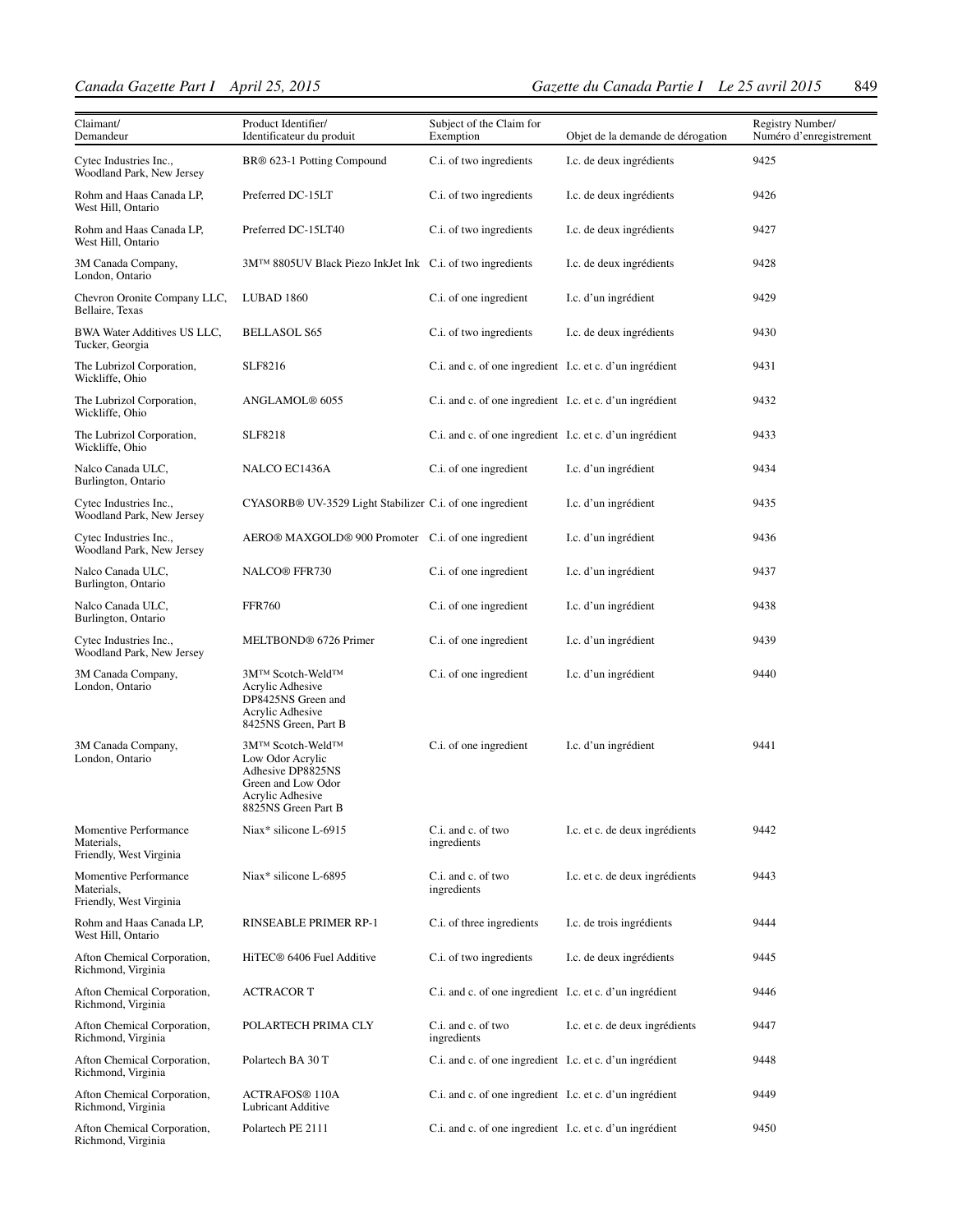| Claimant/<br>Demandeur                            | Product Identifier/<br>Identificateur du produit | Subject of the Claim for<br>Exemption | Objet de la demande de dérogation | Registry Number/<br>Numéro d'enregistrement |
|---------------------------------------------------|--------------------------------------------------|---------------------------------------|-----------------------------------|---------------------------------------------|
| Afton Chemical Corporation,<br>Richmond, Virginia | Polartech MA 5715 DT                             | C.i. and c. of two<br>ingredients     | I.c. et c. de deux ingrédients    | 9451                                        |
| NH Resources LLC,<br>Southlake, Texas             | HydraScav                                        | C.i. and c. of two<br>ingredients     | I.c. et c. de deux ingrédients    | 9452                                        |

Nota : I.c. = Identité chimique et c. = concentration.

[17-1-o]

#### **DEPARTMENT OF INDUSTRY**

#### ELECTRICITY AND GAS INSPECTION ACT

#### *Delegation of authorities by the President of Measurement Canada*

Notice is hereby given, pursuant to subsection 4(2) of the *Electricity and Gas Inspection Regulations*, that the President of Measurement Canada, pursuant to subsection 4(1) of the Regulations, proposes to delegate to the organization set out in column I of the Schedule the functions under the *Electricity and Gas Inspection Act* set out in column II thereof.

#### **SCHEDULE**

*Electricity and Gas Inspection Regulations*

| Column I                                                                                        | Column II                                                                                                                                                      |
|-------------------------------------------------------------------------------------------------|----------------------------------------------------------------------------------------------------------------------------------------------------------------|
| <b>Flextronics Manufacturing</b><br>Aguascalientes S.A. De C.V.<br>Boulevard A Zacatecas KM 9.5 | $8(1)$ : For the purposes of section 5 of the Act, the<br>calibration of a measuring apparatus referred to<br>in section 7 shall be certified by the director. |
| Jesus Maria<br>Aguascalientes C.P. 20900<br>Aguascalientes, Mexico                              | Flextronics Manufacturing Aguascalientes S.A.<br>De C.V. is being delegated this function for the<br>following types of measuring apparatus:                   |
|                                                                                                 | Electricity meter calibration consoles.                                                                                                                        |

April 25, 2015

ALAN E. JOHNSTON *President Measurement Canada* [17-1-o]

#### **DEPARTMENT OF TRANSPORT**

#### AERONAUTICS ACT

#### *Interim Order No. 2 Respecting Flight Deck Occupants*

Whereas the annexed *Interim Order No. 2 Respecting Flight Deck Occupants* is required to deal with a significant risk to aviation safety and the safety of the public;

#### **MINISTÈRE DE L'INDUSTRIE**

#### LOI SUR L'INSPECTION DE L'ÉLECTRICITÉ ET DU GAZ

#### *Délégation de pouvoirs par le président de Mesures Canada*

Avis est donné, conformément au paragraphe 4(2) du *Règlement sur l'inspection de l'électricité et du gaz*, que le président de Mesures Canada, en vertu du paragraphe 4(1) du Règlement, propose de déléguer à l'organisme indiqué à la colonne I de l'annexe les fonctions établies selon la *Loi sur l'inspection de l'électricité et du gaz* et énoncées dans la colonne II.

#### ANNEXE

*Règlement sur l'inspection de l'électricité et du gaz*

| Colonne I                                                                                       | Colonne II                                                                                                                                 |
|-------------------------------------------------------------------------------------------------|--------------------------------------------------------------------------------------------------------------------------------------------|
| <b>Flextronics Manufacturing</b><br>Aguascalientes S.A. De C.V.<br>Boulevard A Zacatecas KM 9.5 | 8(1): Aux fins de l'article 5 de la Loi,<br>l'étalonnage d'un appareil de mesure visé<br>à l'article 7 est certifié par le directeur.      |
| Jesus Maria<br>Aguascalientes C.P. 20900<br>Aguascalientes, Mexique                             | Cette fonction est déléguée à Flextronics<br>Manufacturing Aguascalientes S.A. De C.V.<br>pour les types d'appareils de mesures suivants : |
|                                                                                                 | Consoles d'étalonnage des compteurs<br>d'électricité.                                                                                      |

Le 25 avril 2015

*Le président Mesures Canada* ALAN E. JOHNSTON

[17-1-o]

[17-1-o]

#### **MINISTÈRE DES TRANSPORTS**

#### LOI SUR L'AÉRONAUTIQUE

#### *Arrêté d'urgence no 2 visant les occupants du poste de pilotage*

Attendu que l'*Arrêté d'urgence n<sup>o</sup> 2 visant les occupants du poste de pilotage*, ci-après, est requis afin de parer à un risque appréciable pour la sûreté aérienne et la sécurité du public;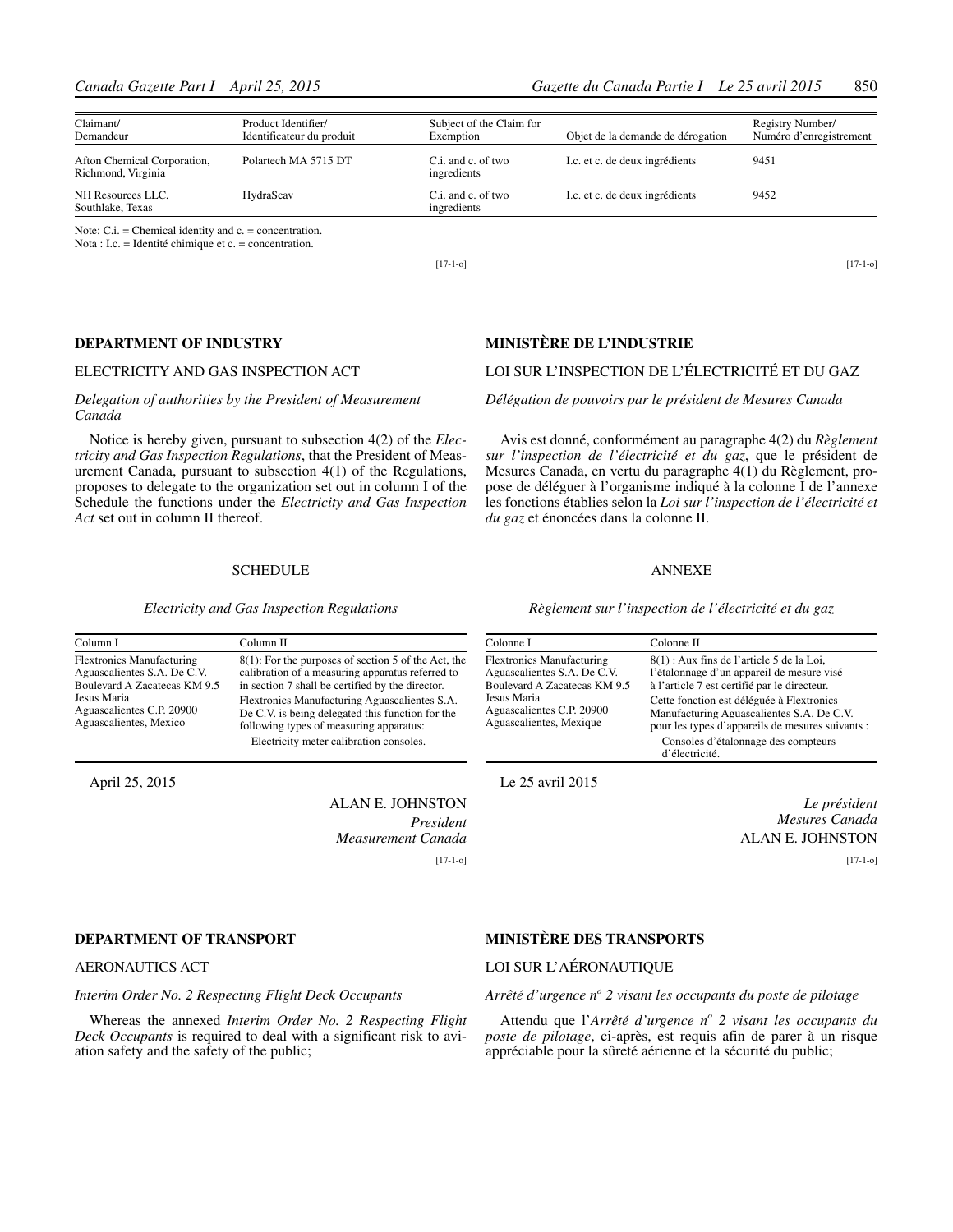And whereas, pursuant to subsection 6.41(1.2)<sup>a</sup> of the *Aeronaut* $i$ cs  $Act^b$ , the Minister of Transport has consulted with the persons and organizations that the Minister considers appropriate in the circumstances concerning the annexed *Interim Order No. 2 Respecting Flight Deck Occupants*;

Therefore, the Minister of Transport, pursuant to subsection  $6.41(1)^{a}$  of the *Aeronautics Act*<sup>b</sup>, makes the annexed *Interim Order No. 2 Respecting Flight Deck Occupants*.

Ottawa, April 10, 2015

LISA RAITT

*Minister of Transport*

#### **INTERIM ORDER NO. 2 RESPECTING FLIGHT DECK OCCUPANTS**

#### INTERIM ORDER

- **1.** Unless the context requires otherwise, words and expressions used in this Interim Order have the same meaning as in subsection 101.01(1) of the *Canadian Aviation Regulations*. Terminology — *Canadian Aviation Regulations*
- **2.** This Interim Order applies in respect of the operation of an aeroplane under Subpart 5 of Part VII of the *Canadian Aviation Regulations* in a passenger-carrying air transport service. Application
- **3.** An air operator must ensure that, if a flight crew member leaves the flight deck during flight time, one flight crew member and one other crew member are present on the flight deck while the flight crew member who left is absent. Flight deck occupants
- **4.** If there is a conflict between the *Canadian Aviation Regulations* and section 3 of this Interim Order, section 3 of this Interim Order prevails to the extent of the conflict. Conflict

#### **REPEAL**

**5. The** *Interim Order Respecting Flight Deck Occupants* **made on March 27, 2015 is repealed if this Interim Order is made before the** *Interim Order Respecting Flight Deck Occupants* **ceases to have effect.**

[17-1-o]

Attendu que, conformément au paragraphe 6.41(1.2)<sup>a</sup> de la *Loi* sur l'aéronautique<sup>b</sup>, la ministre des Transports a consulté au préalable les personnes et organismes qu'elle estime opportun de consulter au sujet de l'*Arrêté d'urgence n<sup>o</sup> 2 visant les occupants du poste de pilotage*, ci-après,

À ces causes, la ministre des Transports, en vertu du paragraphe 6.41(1)<sup>a</sup> de la *Loi sur l'aéronautique*<sup>b</sup>, prend l'Arrêté d'ur*gence no 2 visant les occupants du poste de pilotage*, ci-après.

Ottawa, le 10 avril 2015

*La ministre des Transports* LISA RAITT

#### **ARRÊTÉ D'URGENCE NO 2 VISANT LES OCCUPANTS DU POSTE DE PILOTAGE**

#### ARRÊTÉ D'URGENCE

**1.** Sauf indication contraire du contexte, les termes utilisés dans le présent arrêté d'urgence s'entendent  $\frac{g_0}{g}$ au sens du paragraphe 101.01(1) du *Règlement de l'aviation canadien*.

Terminolo-*Règlement de l'aviation canadien*

**2.** Le présent arrêté d'urgence s'applique à l'égard Application de l'utilisation de tout avion en application de la sous-partie 5 de la partie VII du *Règlement de l'aviation canadien* dans le cadre d'un service de transport aérien de passagers.

**3.** L'exploitant aérien veille à ce que, si un membre Occupants d'équipage de conduite quitte le poste de pilotage du poste de durant le temps de vol, un membre d'équipage de conduite et un autre membre d'équipage soient présents au poste de pilotage pendant l'absence du membre d'équipage de conduite qui a quitté le poste de pilotage. pilotage

**4.** L'article 3 du présent arrêté d'urgence l'em-Incompatibilité porte sur les dispositions incompatibles du *Règlement de l'aviation canadien*.

#### **ABROGATION**

**5. L'***Arrêté d'urgence visant les occupants du poste de pilotage* **pris le 27 mars 2015 est abrogé si le présent arrêté d'urgence est pris avant que l'***Arrêté d'urgence visant les occupants du poste de pilotage* **cesse d'avoir effet.**

<sup>&</sup>lt;sup>a</sup> S.C. 2004, c. 15, s.  $11(1)$ <sup>b</sup> R.S., c. A-2

<sup>&</sup>lt;sup>a</sup> L.C. 2004, ch. 15, par.  $11(1)$ <sup>b</sup> L.R., ch. A-2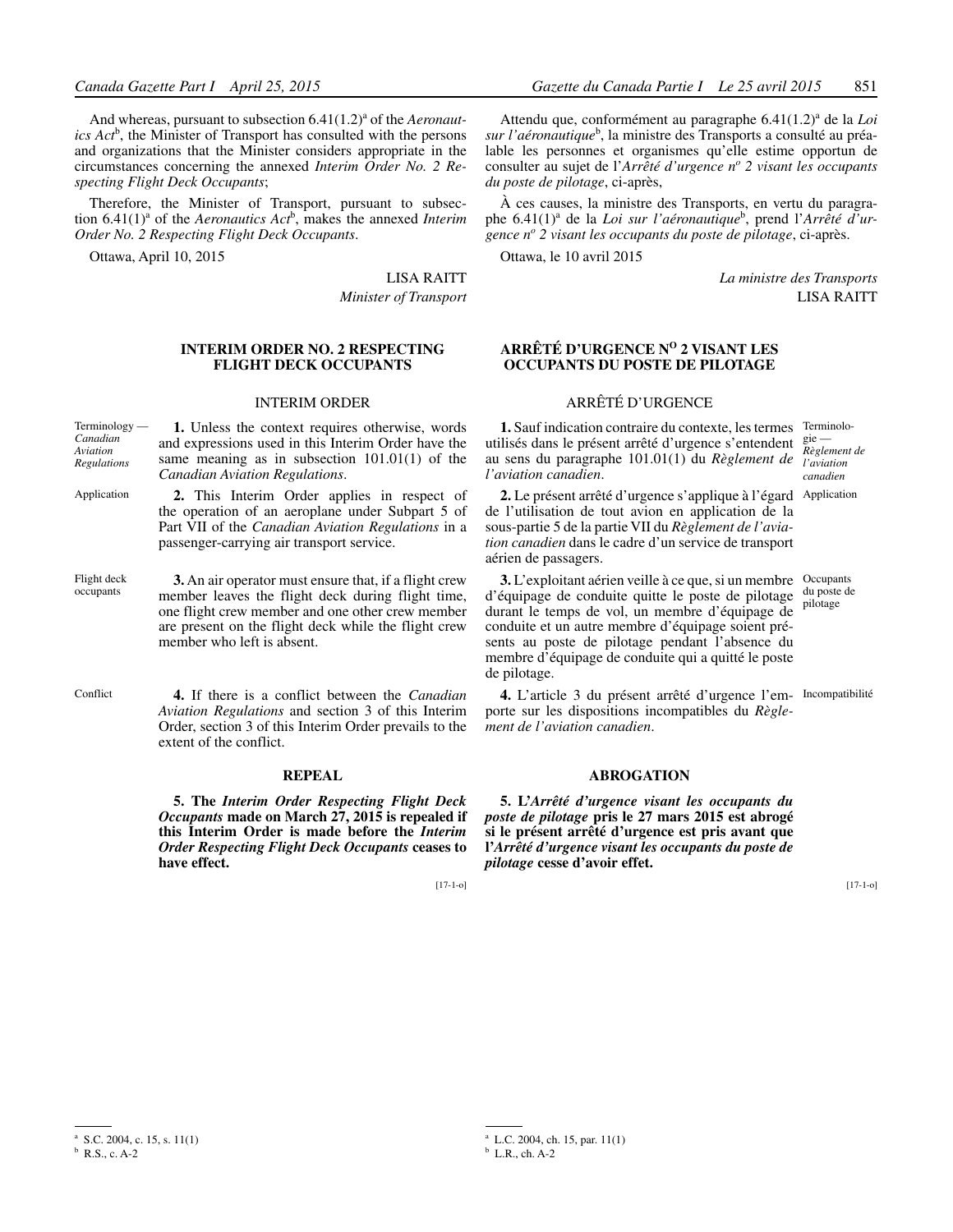#### **BANK OF CANADA**

Statement of financial position as at March 31, 2015

#### (Millions of dollars) Unaudited

| <b>ASSETS</b>                                                                      |          |          | <b>LIABILITIES AND EQUITY</b>                                                                                                                                                                                     |                       |                   |
|------------------------------------------------------------------------------------|----------|----------|-------------------------------------------------------------------------------------------------------------------------------------------------------------------------------------------------------------------|-----------------------|-------------------|
|                                                                                    |          | 8.6      |                                                                                                                                                                                                                   |                       | 68.369.9          |
| Loans and receivables                                                              |          |          | Deposits                                                                                                                                                                                                          |                       |                   |
| Securities purchased under resale                                                  |          |          | Government of Canada<br>Members of the Canadian                                                                                                                                                                   | 21.463.5              |                   |
| Advances to members of the<br>Canadian Payments Association                        | 80.4     |          |                                                                                                                                                                                                                   | 230.8<br>1,491.9      |                   |
| Advances to governments                                                            | 2.9      |          |                                                                                                                                                                                                                   |                       | 23.186.2          |
|                                                                                    |          | 83.3     | Liabilities in foreign currencies                                                                                                                                                                                 |                       |                   |
| Investments<br>Treasury bills of Canada                                            | 18.842.5 |          |                                                                                                                                                                                                                   |                       |                   |
| Government of Canada bonds                                                         | 72,789.3 |          |                                                                                                                                                                                                                   |                       |                   |
|                                                                                    | 376.6    | 92,008.4 | Other liabilities<br>Securities sold under<br>repurchase agreements                                                                                                                                               |                       |                   |
|                                                                                    |          | 306.4    |                                                                                                                                                                                                                   | 601.4                 |                   |
|                                                                                    |          | 41.8     |                                                                                                                                                                                                                   |                       | 601.4<br>92.157.6 |
|                                                                                    |          | 191.9    |                                                                                                                                                                                                                   |                       |                   |
|                                                                                    |          |          | Equity<br>Statutory and special reserves<br>Available-for-sale reserve                                                                                                                                            | 5.0<br>125.0<br>352.9 |                   |
|                                                                                    |          |          |                                                                                                                                                                                                                   |                       | 482.9             |
|                                                                                    |          | 92,640.4 |                                                                                                                                                                                                                   |                       | 92,640.4          |
| I declare that the foregoing return is correct according to the books of the Bank. |          |          | I declare that the foregoing return is to the best of my knowledge and belief correct,<br>and shows truly and clearly the financial position of the Bank, as required by<br>section 29 of the Bank of Canada Act. |                       |                   |
| Ottawa, April 15, 2015                                                             |          |          | Ottawa, April 15, 2015                                                                                                                                                                                            |                       |                   |

Carmen Vierula *Chief Financial Officer and Chief Accountant*

STEPHEN S. POLOZ *Governor*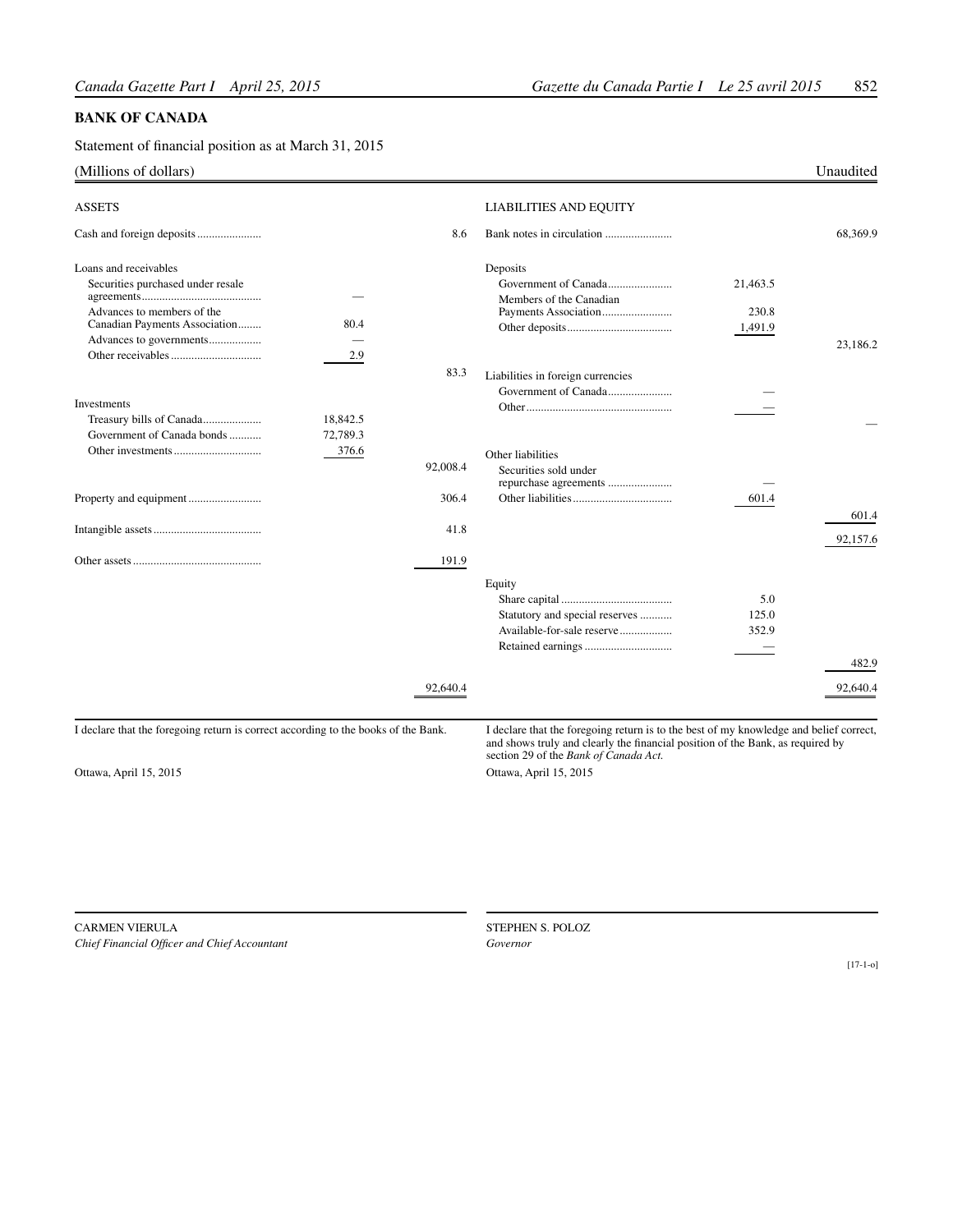#### **BANQUE DU CANADA**

État de la situation financière au 31 mars 2015

### (En millions de dollars) Non audité

| <b>ACTIF</b>                                                                                                                                |                               |          | PASSIF ET CAPITAUX PROPRES                                                                                                                                        |                             |          |
|---------------------------------------------------------------------------------------------------------------------------------------------|-------------------------------|----------|-------------------------------------------------------------------------------------------------------------------------------------------------------------------|-----------------------------|----------|
| Encaisse et dépôts en devises                                                                                                               |                               | 8,6      | Billets de banque en circulation                                                                                                                                  |                             | 68 369,9 |
| Prêts et créances<br>Titres achetés dans le cadre de<br>Avances aux membres de<br>l'Association canadienne des<br>Avances aux gouvernements | 80,4                          |          | Dépôts<br>Gouvernement du Canada<br>Membres de l'Association<br>canadienne des paiements                                                                          | 21 463.5<br>230,8<br>1491,9 | 23 186,2 |
|                                                                                                                                             | 2,9                           | 83,3     | Passif en devises étrangères<br>Gouvernement du Canada                                                                                                            |                             |          |
| Placements<br>Bons du Trésor du Canada<br>Obligations du gouvernement                                                                       | 18 842,5<br>72 789,3<br>376,6 | 92 008.4 | Autres éléments de passif<br>Titres vendus dans le cadre de<br>Autres éléments de passif                                                                          | 601,4                       | 601,4    |
| Immobilisations corporelles                                                                                                                 |                               | 306,4    |                                                                                                                                                                   |                             | 92 157,6 |
|                                                                                                                                             |                               | 41,8     |                                                                                                                                                                   |                             |          |
|                                                                                                                                             |                               | 191,9    | Capitaux propres<br>Réserve légale et réserve spéciale<br>Réserve d'actifs disponibles<br>Bénéfices non répartis                                                  | 5,0<br>125,0<br>352.9       | 482.9    |
|                                                                                                                                             |                               | 92 640,4 |                                                                                                                                                                   |                             | 92 640,4 |
| Je déclare que l'état ci-dessus est exact, au vu des livres de la Banque.                                                                   |                               |          | Je déclare que l'état ci-dessus est exact, à ma connaissance, et qu'il montre<br>fidèlement et clairement la situation financière de la Banque, en application de |                             |          |

Ottawa, le 15 avril 2015

l'article 29 de la *Loi sur la Banque du Canada*. Ottawa, le 15 avril 2015

*Le chef des finances et comptable en chef* Carmen Vierula

*Le gouverneur* STEPHEN S. POLOZ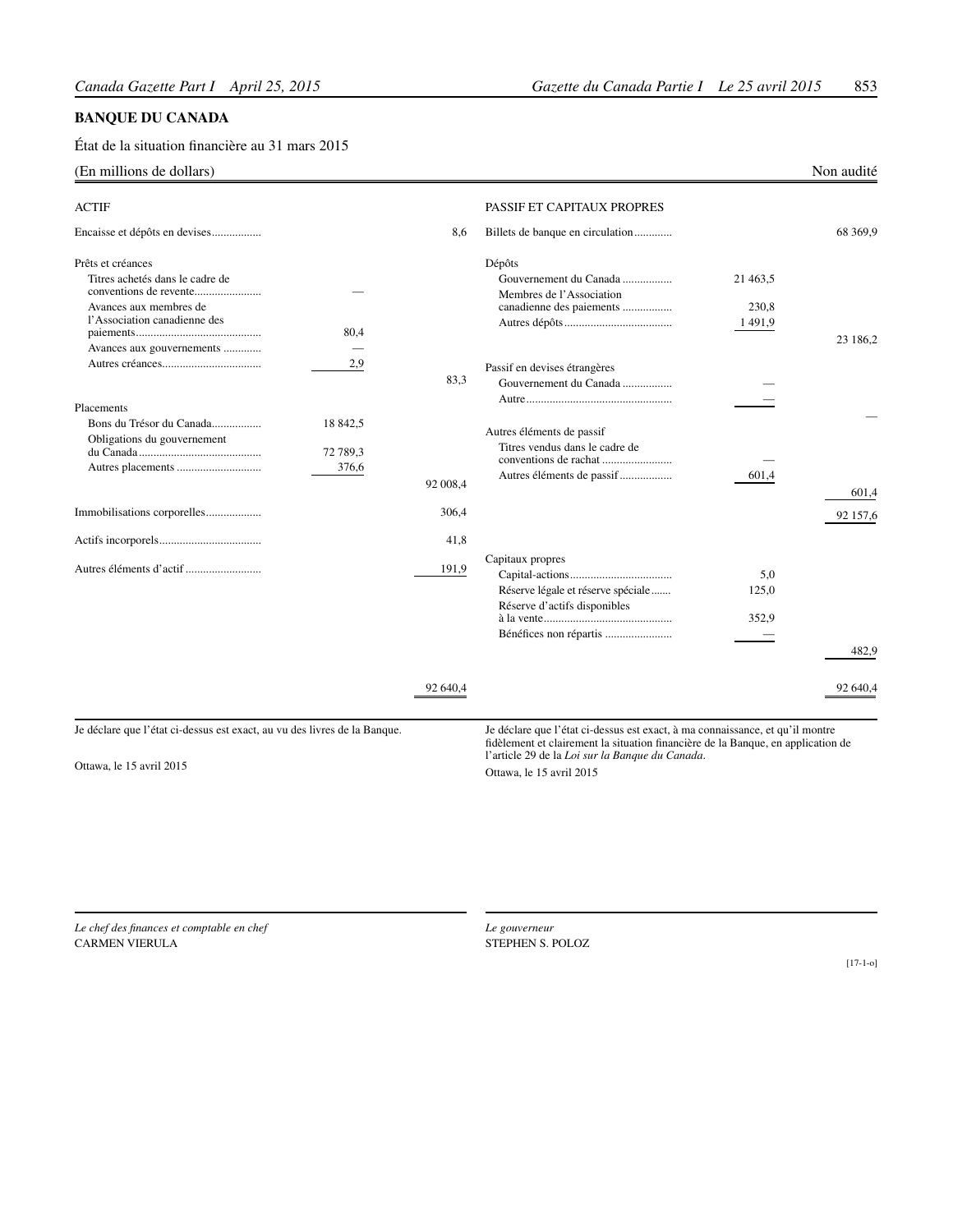#### <span id="page-16-0"></span>**PARLIAMENT**

#### **HOUSE OF COMMONS**

Second Session, Forty-First Parliament

#### PRIVATE BILLS

Standing Order 130 respecting notices of intended applications for private bills was published in the *Canada Gazette*, Part I, on October 19, 2013.

For further information, contact the Private Members' Business Office, House of Commons, Centre Block, Room 134-C, Ottawa, Ontario K1A 0A6, 613-992-6443.

> AUDREY O'BRIEN *Clerk of the House of Commons*

#### **PARLEMENT**

#### **CHAMBRE DES COMMUNES**

Deuxième session, quarante et unième législature

#### PROJETS DE LOI D'INTÉRÊT PRIVÉ

L'article 130 du Règlement relatif aux avis de demande de projets de loi d'intérêt privé a été publié dans la Partie I de la *Gazette du Canada* du 19 octobre 2013.

Pour de plus amples renseignements, prière de communiquer avec le Bureau des affaires émanant des députés, Chambre des communes, Édifice du Centre, pièce 134-C, Ottawa (Ontario) K1A 0A6, 613-992-6443.

> *La greffière de la Chambre des communes*  AUDREY O'BRIEN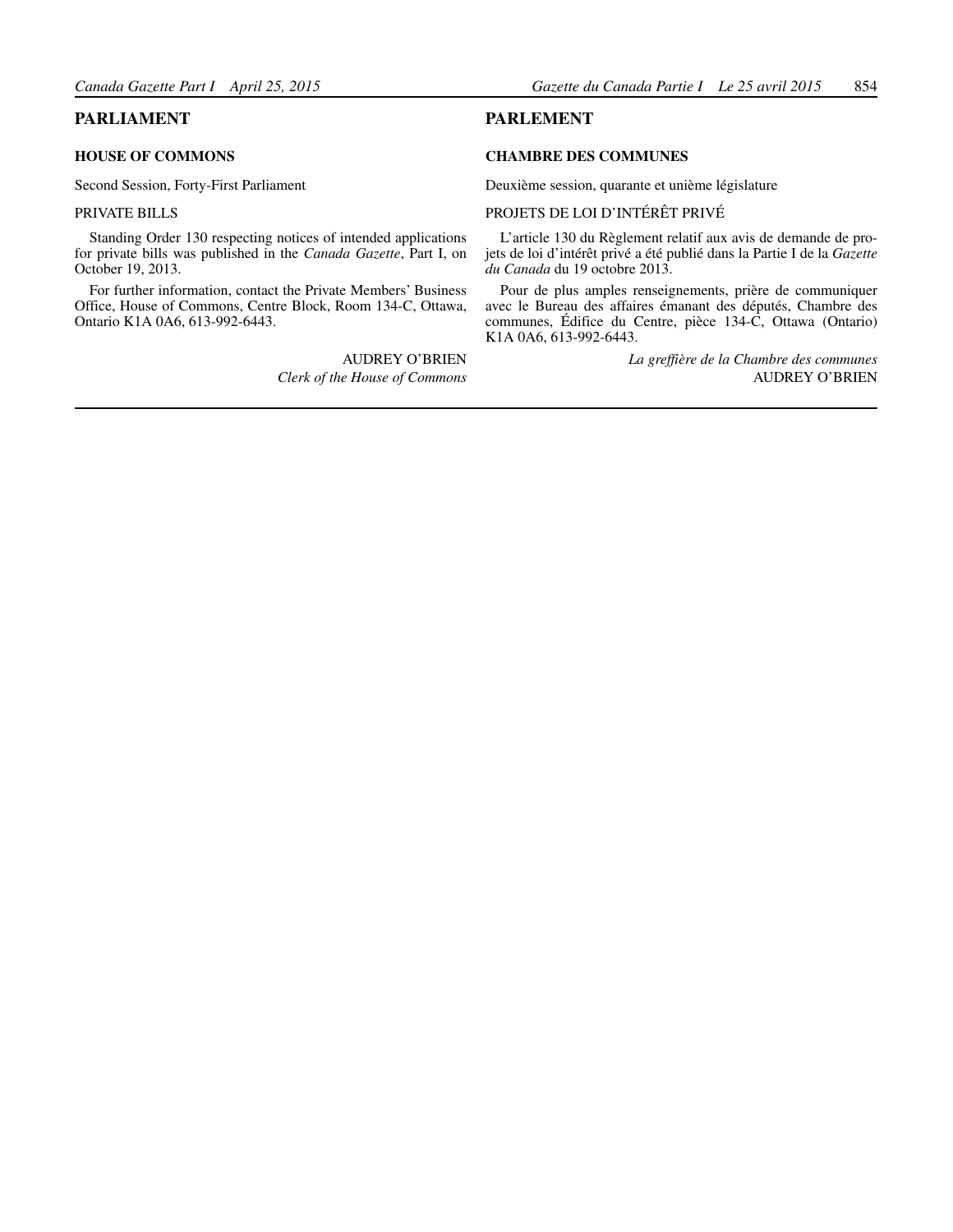#### <span id="page-17-0"></span>**COMMISSIONS**

#### (*Erratum*)

#### **CANADA REVENUE AGENCY**

#### INCOME TAX ACT

#### *Revocation of registration of charities*

The notice of intention to revoke sent to the charities listed below because they had not met the filing requirements of the *Income Tax Act* was published in error in the *Canada Gazette*, Part I, Vol. 149, No. 13, Saturday, March 28, 2015, on page 689:

#### **COMMISSIONS**

(*Erratum*)

#### **AGENCE DU REVENU DU CANADA**

#### LOI DE L'IMPÔT SUR LE REVENU

#### *Révocation de l'enregistrement d'organismes de bienfaisance*

L'avis d'intention de révocation envoyé aux organismes de bienfaisance indiqués ci-après parce qu'ils n'avaient pas présenté leurs déclarations tel qu'il est requis en vertu de la *Loi de l'impôt sur le revenu* a été publié erronément dans la Partie I de la *Gazette du Canada*, vol. 149, n<sup>o</sup> 13, le samedi 28 mars 2015, à la page 689 :

| <b>Business Number</b><br>Numéro d'entreprise | Name/Nom<br>Address/Adresse                                   |
|-----------------------------------------------|---------------------------------------------------------------|
| 134509827RR0001                               | VIA AGRO-ÉCOLOGIE (REGROUPEMENT ENVIRONNEMENTAL), QUÉBEC (OC) |
| 136963493RR0001                               | ALL SAINTS ORTHODOX CHURCH, EDMONTON, ALTA.                   |
|                                               |                                                               |

CATHY HAWARA *Director General Charities Directorate* [17-1-o]

#### **CANADA REVENUE AGENCY**

#### INCOME TAX ACT

#### *Revocation of registration of a charity*

The following notice of proposed revocation was sent to the charity listed below revoking it for failure to meet the parts of the *Income Tax Act* as listed in this notice:

 "Notice is hereby given, pursuant to paragraphs 168(1)(*b*), 168(1)(*c*), 168(1)(*d*), 168(1)(*e*) and 149.1(2)(*c*) of the *Income Tax Act*, that I propose to revoke the registration of the organization listed below and that the revocation of registration is effective on the date of publication of this notice."

*La directrice générale Direction des organismes de bienfaisance* CATHY HAWARA

[17-1-o]

#### **AGENCE DU REVENU DU CANADA**

#### LOI DE L'IMPÔT SUR LE REVENU

*Révocation de l'enregistrement d'un organisme de bienfaisance*

L'avis d'intention de révocation suivant a été envoyé à l'organisme de bienfaisance indiqué ci-après parce qu'il n'a pas respecté les parties de la *Loi de l'impôt sur le revenu* tel qu'il est indiqué ci-dessous :

« Avis est donné par les présentes que, conformément aux alinéas 168(1)*b*), 168(1)*c*), 168(1)*d*), 168(1)*e*) et 149.1(2)*c*) de la *Loi de l'impôt sur le revenu*, j'ai l'intention de révoquer l'enregistrement de l'organisme de bienfaisance mentionné ci-dessous et que la révocation de l'enregistrement entrera en vigueur à la date de publication du présent avis. »

| <b>Business Number</b> | Name/Nom                                                |
|------------------------|---------------------------------------------------------|
| Numéro d'entreprise    | Address/Adresse                                         |
| 864700851RR0001        | NIAGARA INTERNATIONAL CHILDREN'S SOCIETY, BRECHIN, ONT. |

CATHY HAWARA *Director General Charities Directorate*  $[17-1-0]$ 

*La directrice générale Direction des organismes de bienfaisance* CATHY HAWARA

[17-1-o]

#### **CANADA REVENUE AGENCY**

#### INCOME TAX ACT

#### *Revocation of registration of charities*

Following a request from the charities listed below to have their status as a charity revoked, the following notice of intention to revoke was sent:

"Notice is hereby given, pursuant to paragraph 168(1)(*a*) of the *Income Tax Act*, that I propose to revoke the registration of the charities listed below and that by virtue of paragraph  $168(2)(a)$ thereof, the revocation of the registration is effective on the date of publication of this notice in the *Canada Gazette*."

#### **AGENCE DU REVENU DU CANADA**

#### LOI DE L'IMPÔT SUR LE REVENU

#### *Révocation de l'enregistrement d'organismes de bienfaisance*

À la suite d'une demande présentée par les organismes de bienfaisance indiqués ci-après, l'avis d'intention de révocation suivant a été envoyé :

« Avis est donné par les présentes que, conformément à l'alinéa 168(1)*a*) de la *Loi de l'impôt sur le revenu*, j'ai l'intention de révoquer l'enregistrement des organismes de bienfaisance mentionnés ci-dessous en vertu de l'alinéa 168(2)*a*) de cette loi et que la révocation de l'enregistrement entre en vigueur à la publication du présent avis dans la *Gazette du Canada*. »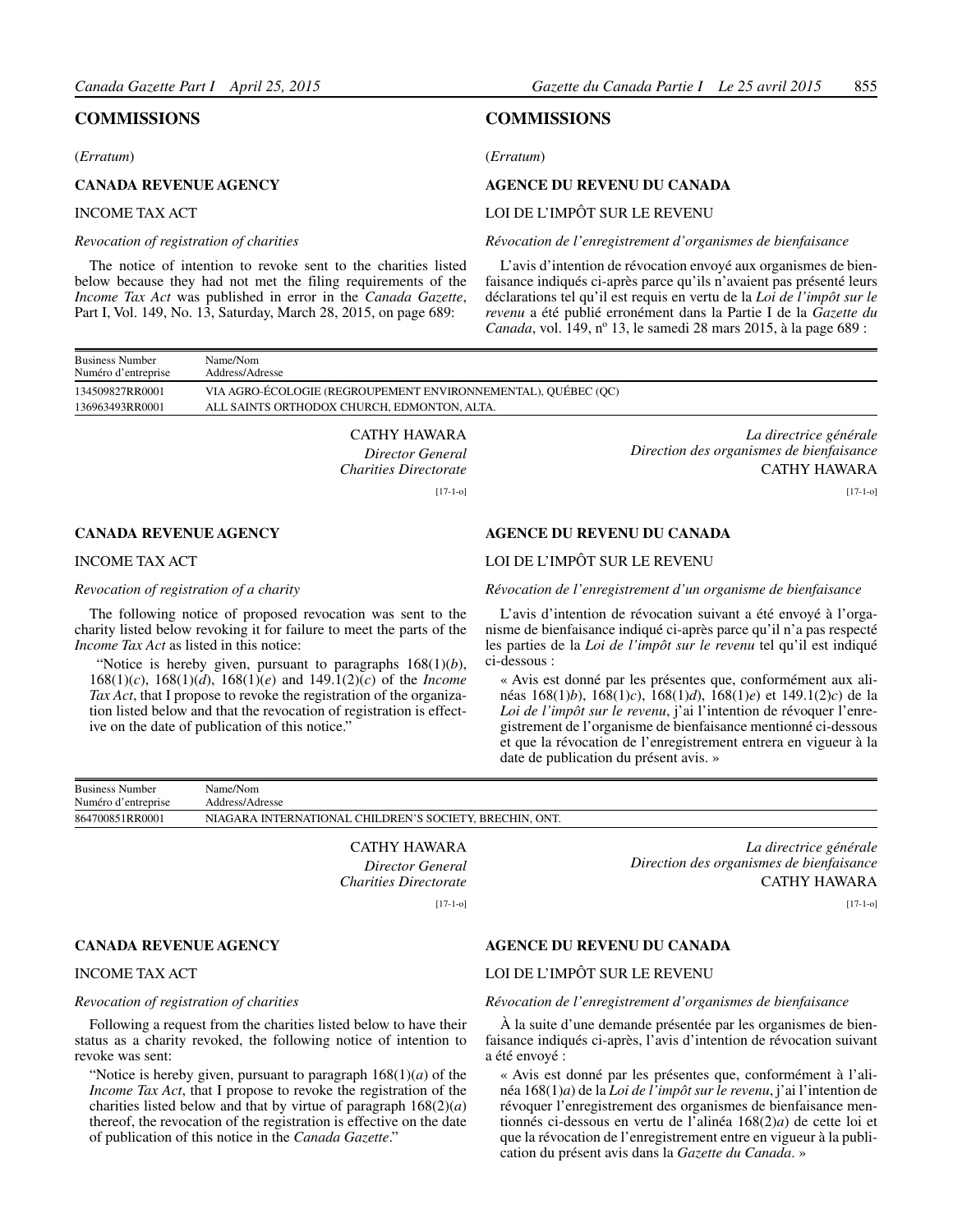| <b>Business Number</b><br>Numéro d'entreprise | Name/Nom<br>Address/Adresse                                                                              |
|-----------------------------------------------|----------------------------------------------------------------------------------------------------------|
| 100342781RR0001                               | AUSTIN S. NELSON FOUNDATION, EDMONTON, ALTA.                                                             |
| 102934205RR0001                               | LA FONDATION MAXIMOS V. INC. 1986, MONTRÉAL (QC)                                                         |
| 106836521RR0001                               | CAMROSE LUTHERAN COLLEGE CORPORATION, CAMROSE, ALTA.                                                     |
| 106863855RR0001                               | CANADIAN MENTAL HEALTH ASSOCIATION - N.W.T. DIVISION, YELLOWKNIFE, N.W.T.                                |
| 107020307RR0011                               | ST. GEORGE'S ANGLICAN CHURCH, EMO, ONT.                                                                  |
| 108086893RR0001                               | THE LITTLE BROWN CHURCH OF OSOYOOS, OSOYOOS, B.C.                                                        |
| 118786227RR0001                               | AMYOTROPHIC LATERAL SCLEROSIS SOCIETY OF NEW BRUNSWICK INC., SCHEDIAC, N.B.                              |
| 118801182RR0001                               | THE B.C. HYDRO EMPLOYEES' COMMUNITY SERVICES (HYDRECS) FUND, VANCOUVER, B.C.                             |
| 118809243RR0001                               | BIG SISTER ASSOCIATION OF SARNIA-LAMBTON INCORPORATED, SARNIA, ONT.                                      |
| 118868207RR0001                               | UNITED WAY OF SOUTH GEORGIAN BAY, COLLINGWOOD, ONT.                                                      |
| 118958404RR0001                               | HINDU SOCIETY OF SAINT JOHN, N.B., INC., SAINT JOHN, N.B.                                                |
| 119070563RR0001                               | O.R.W. OPPORTUNITIES THROUGH REHABILITATION AND WORK SOCIETY, SURREY, B.C.                               |
| 119108181RR0001                               | QUIRING-LOEWEN TRUST, VANCOUVER, B.C.                                                                    |
| 119264604RR0001                               | TILBURY INFORMATION AND HELP CENTRE, CHATHAM, ONT.                                                       |
| 122427347RR0001                               | REGINA CHILDREN'S FESTIVAL INC., REGINA, SASK.                                                           |
| 130026297RR0001                               | CHILDREN'S LITERATURE ROUNDTABLE OF EDMONTON, EDMONTON, ALTA.                                            |
| 132080235RR0001                               | GRACE CHURCH, DON MILLS, TORONTO, ONT.                                                                   |
| 132489055RR0001                               | THE ONTARIO FOUNDATION FOR VISUALLY IMPAIRED CHILDREN INCORPORATED, TORONTO, ONT.                        |
| 134031467RR0001                               | COLLÉGE ANTOINE-GIROUARD, SAINT-HYACINTHE (QC)                                                           |
| 134881010RR0001                               | PALLIATIVE CAREGIVERS SUDBURY/MANITOULIN, SUDBURY, ONT.                                                  |
| 139373088RR0001                               | TERRA NOVA INC., BENJAMIN RIVER, N.B.                                                                    |
| 802118604RR0001                               | CASSIDY BRIGGS FOUNDATION, SURREY, B.C.                                                                  |
| 805262680RR0001                               | HAPPILY EVER ACTIVE ASSOCIATION, HALIFAX, N.S.                                                           |
| 808646145RR0001                               | DUNDAS ARTS COMMUNITY FOUNDATION, DUNDAS, ONT.                                                           |
| 817665482RR0001                               | AIYANA CHILDREN'S FOUNDATION, CALGARY, ALTA.                                                             |
| 817883259RR0001                               | PARKINSON STEPPING FORWARD, OTTAWA, ONT.                                                                 |
| 819961418RR0001                               | KAMLOOPS PARENT PARTICIPATION PRESCHOOL SOCIETY / RAINBOW PRESCHOOL, KAMLOOPS, B.C.                      |
| 824179956RR0001                               | WEST LORNE GOSPEL HALL, WEST LORNE, ONT.                                                                 |
| 826379083RR0001                               | LIFE FOR THE NATIONS, CAMBRIDGE, ONT.                                                                    |
| 827900465RR0001                               | ELLIOT LAKE COMMUNITY FOOD SHARE GARDENS, ELLIOT LAKE, ONT.                                              |
| 837164474RR0001<br>838721876RR0001            | FONDATION TIRELIRE, LONGUEUIL (QC)<br>LA CITÉ DU REFUGE, BELOEIL (QC)                                    |
| 842856924RR0001                               | FONDS D'AIDE CAMILLE PROULX, SAINT-CAMILLE (QC)                                                          |
| 843311358RR0001                               | LOVE IN ACTION MISSION SOCIETY, COALDALE, ALTA.                                                          |
| 844789099RR0001                               | TOM RYAN CANCER CARE, MOUNT ALBERT, ONT.                                                                 |
| 848645743RR0001                               | HUNTSVILLE / MUSKOKA EDUCATIONAL SOCIETY, HUNTSVILLE, ONT.                                               |
| 849732987RR0001                               | KASAH FOUNDATION FOR HOPE, VANCOUVER, B.C.                                                               |
| 856705884RR0001                               | POWER OF PRAYER WORLD EVANGELISM, AJAX, ONT.                                                             |
| 858844681RR0001                               | FRONTLINE BREAST CANCER FOUNDATION, COLLINGWOOD, ONT.                                                    |
| 860051283RR0001                               | JOHNSON AND VEENA SAMUEL MINISTRIES, BRAMPTON, ONT.                                                      |
| 868247347RR0001                               | BUREAU CANADIEN DES DROITS DE LA PERSONNE-CANADIAN OFFICE OF HUMAN RIGHTS, OTTAWA (ONT.)                 |
| 872398490RR0001                               | C.G.A. NEW BRUNSWICK EDUCATIONAL SCHOLARSHIP, MONCTON, N.B.                                              |
| 874326150RR0001                               | THE CANADIAN JIAN HUA SOCIETY, ABBOTSFORD, B.C.                                                          |
| 875673519RR0001                               | FONDATION NICK MICHEL, ALMA (QC)                                                                         |
| 877775122RR0001                               | FONDATION RÊVE D'ESTHER, LACHINE (QC)                                                                    |
| 877980581RR0001                               | ŒUVRE CHARLES LEMOYNE POUR LES AMIS DE L'ÉVÊQUE (O.C.L.A.E.) INC., CHÂTEAUGUAY (QC)                      |
| 879977619RR0001                               | PEARSON CENTRE INC. / CENTRE PEARSON INC., OTTAWA, ONT.                                                  |
| 881884316RR0001                               | DALBRAE ACADEMY CHARITABLE ASSOCIATION, S.W. MABOU, N.S.                                                 |
| 884451923RR0001                               | C. & R. FOUNDATION, WEST VANCOUVER, B.C.                                                                 |
| 885641803RR0001                               | MATURE DOG ADOPTIONS, INVERARY, ONT.                                                                     |
| 886566637RR0001                               | REDVERS CENTENNIAL HAVEN LADIES AUXILIARY, REDVERS, SASK.                                                |
| 887081487RR0001                               | FONDATION PAIX ET PARTAGE, LAVAL (QC)                                                                    |
| 888594199RR0001                               | ŒUVRE DE FOI MARIE ET PIERRE, MONTRÉAL-NORD (QC)                                                         |
| 889017448RR0001<br>889166468RR0001            | TELECARE BURLINGTON, BURLINGTON, ONT.                                                                    |
|                                               | PERRAM HOUSE, TORONTO, ONT.                                                                              |
| 890089378RR0001<br>890162910RR0001            | OCEAN VIEW PENTECOSTAL FELLOWSHIP INC., SHEDIAC CAPE, N.B.<br>GLOBAL HUNGER FOUNDATION, ABBOTSFORD, B.C. |
| 890578644RR0001                               | LA SOCIÉTÉ HISTORIQUE DE NEGUAC INC., NÉGUAC (N.-B.)                                                     |
| 890666399RR0001                               | BRAIN INJURY ASSOCIATION OF NEW BRUNSWICK INC., SACKVILLE, N.B.                                          |
| 890722382RR0001                               | NEW GLASGOW HIGH SCHOOL REUNION COMMITTEE, NEW GLASGOW, N.S.                                             |
| 891757247RR0001                               | WESTERN CANADA SKI FOUNDATION, BANFF, ALTA.                                                              |
| 892883562RR0001                               | THE LORELEI SINGERS OF ONTARIO, HAMILTON, ONT.                                                           |
| 892923368RR0001                               | LES AUXILIAIRES BÉNÉVOLES DE L'HÔPITAL RÉGIONAL DE CAMPBELLTON, REGIONAL HOSPITAL AUXILIARY,             |
| 893885871RR0001                               | CAMPBELLTON (N.-B.)<br>S.C.D. - SOCIETY FOR COMMUNITY DEVELOPMENT, COQUITLAM, B.C.                       |
|                                               |                                                                                                          |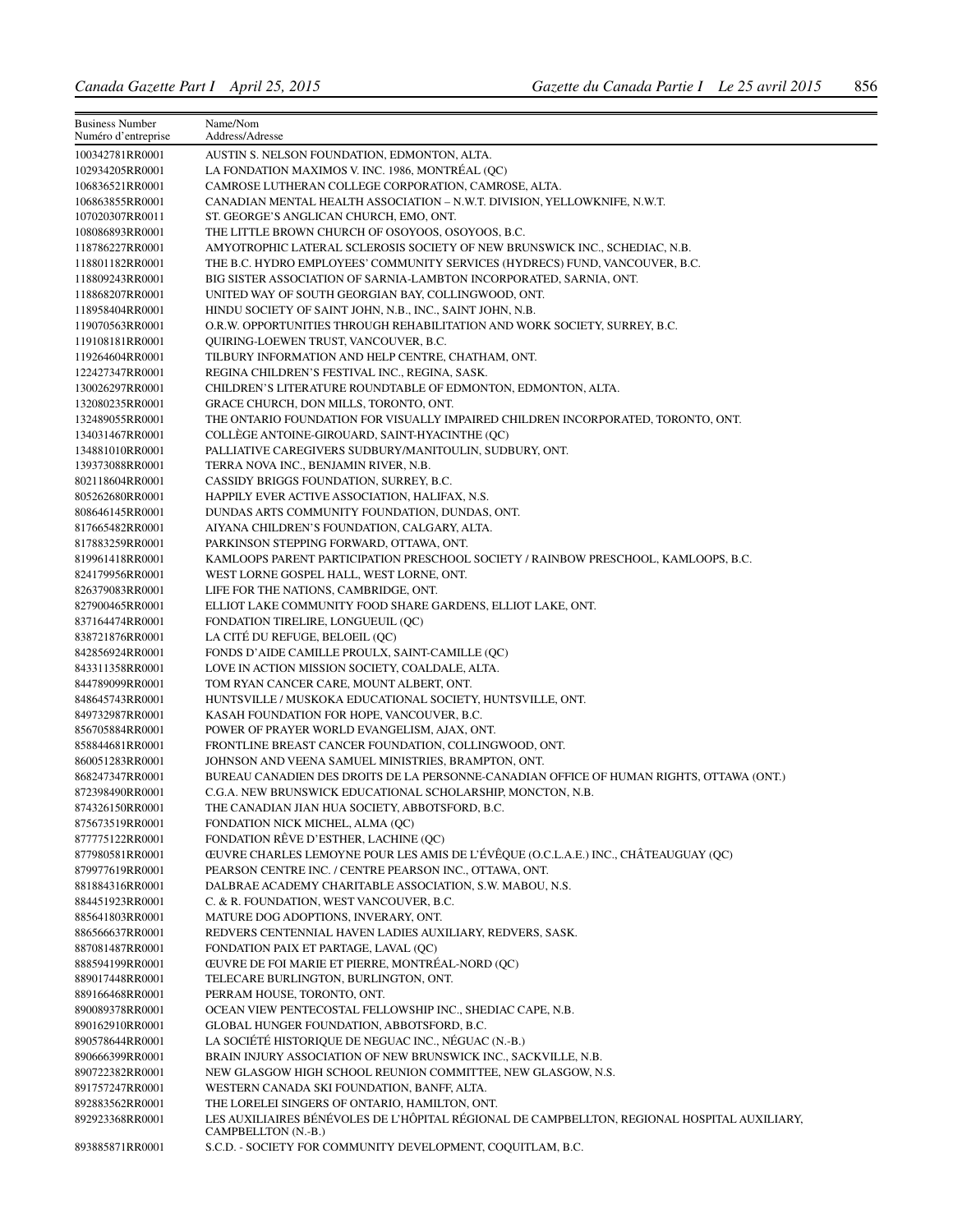| <b>Business Number</b><br>Numéro d'entreprise | Name/Nom<br>Address/Adresse                           |
|-----------------------------------------------|-------------------------------------------------------|
| 895785731RR0001                               | SUNRAY DIABETES FOUNDATION, OSHAWA, ONT.              |
| 896173374RR0001                               | MAGNA FOR CANADA SCHOLARSHIP FOUNDATION, AURORA, ONT. |
| 896899531RR0001                               | DRYDEN & DISTRICT AIDS COMMITTEE, DRYDEN, ONT.        |
|                                               |                                                       |

CATHY HAWARA *Director General Charities Directorate* [17-1-o]

*La directrice générale Direction des organismes de bienfaisance* CATHY HAWARA

[17-1-o]

#### **CANADA REVENUE AGENCY**

#### INCOME TAX ACT

#### *Revocation of registration of charities*

The registered charities listed below have consolidated or merged with other organizations and have requested that their registration be revoked. Therefore, the following notice of intention to revoke has been sent to them and is now being published according to the requirements of the *Income Tax Act*:

 "Notice is hereby given, pursuant to paragraph 168(1)(*a*) of the *Income Tax Act*, that I propose to revoke the registration of the charities listed below and that by virtue of paragraph  $168(2)(a)$ thereof, the revocation of the registration is effective on the date of publication of this notice."

#### **AGENCE DU REVENU DU CANADA**

#### LOI DE L'IMPÔT SUR LE REVENU

#### *Révocation de l'enregistrement d'organismes de bienfaisance*

Les organismes de bienfaisance enregistrés dont les noms figurent ci-dessous ont fusionné avec d'autres organismes et ont demandé que leur enregistrement soit révoqué. Par conséquent, l'avis suivant qui leur a été envoyé est maintenant publié conformément aux dispositions de la *Loi de l'impôt sur le revenu* :

« Avis est donné par les présentes que, conformément à l'alinéa 168(1)*a*) de la *Loi de l'impôt sur le revenu*, j'ai l'intention de révoquer l'enregistrement des organismes de bienfaisance mentionnés ci-dessous en vertu de l'alinéa 168(2)*a*) de cette loi et que la révocation de l'enregistrement entre en vigueur à la publication du présent avis. »

| <b>Business Number</b><br>Numéro d'entreprise | Name/Nom<br>Address/Adresse                                                                |
|-----------------------------------------------|--------------------------------------------------------------------------------------------|
| 107358475RR0001                               | LA FABRIQUE DE LA PAROISSE DE NOTRE-DAME-DES-PRAIRIES, NOTRE-DAME-DES-PRAIRIES (QC)        |
| 107358582RR0001                               | LA FABRIQUE DE LA PAROISSE DE ST-CÔME, SAINT-CÔME (OC)                                     |
| 107358624RR0001                               | LA FABRIQUE DE LA PAROISSE DE STE-MARCELLINE, SAINTE-MARCELLINE-DE-KILDARE (QC)            |
| 107359317RR0001                               | LA FABRIQUE DE LA PAROISSE DE ST-FÉLIX, SAINT-FÉLIX-DE-VALOIS (QC)                         |
| 107361644RR0001                               | LA FABRIQUE DE LA PAROISSE DE NOTRE-DAME-DE-LOURDES, NOTRE-DAME-DE-LOURDES (OC)            |
| 107361826RR0001                               | LA FABRIQUE DE LA PAROISSE D'ISSOUDUN, SAINT-FLAVIEN (QC)                                  |
| 107363822RR0001                               | LA FABRIQUE DE LA PAROISSE DE ST-JEAN-BAPTISTE, JOLIETTE (QC)                              |
| 107364283RR0001                               | LA FABRIQUE DE LA PAROISSE DE ST-NORBERT, SAINT-NORBERT (QC)                               |
| 107370256RR0001                               | FABRIOUE ST-PIERRE-LES-BECOUETS, SAINT-PIERRE-LES-BECOUETS (OC)                            |
| 107586828RR0001                               | LA FABRIQUE DE LA PAROISSE DE SAINTE-MARIE-SALOMÉ, SAINTE-MARIE-SALOMÉ (QC)                |
| 107586836RR0001                               | LA FABRIQUE DE LA PAROISSE DE STE-THÉRÈSE DE L'ENFANT-JÉSUS, JOLIETTE (QC)                 |
| 107587370RR0001                               | LA FABRIQUE DE LA PAROISSE DE ST-DIDACE, SAINT-DIDACE (QC)                                 |
| 107587651RR0001                               | LA FABRIQUE DE LA PAROISSE DE ST-CHARLES-DE-MANDEVILLE, MANDEVILLE (QC)                    |
| 107909939RR0087                               | ST. JOHN THE EVANGELIST CATHOLIC PARISH, CALGARY, ALTA.                                    |
| 108028788RR0002                               | ST. MARK'S CHURCH, WINDSOR, ONT.                                                           |
| 118847961RR0001                               | CENTRE NOTRE-DAME DE L'ENFANT (SHERBROOKE) INC., SHERBROOKE (QC)                           |
| 118907328RR0001                               | LA FABRIQUE DE LA PAROISSE DE ST-THOMAS, SAINT-THOMAS (QC)                                 |
| 118909308RR0001                               | FABRIQUE STE-CÉCILE DE LÉVRARD, SAINTE-CÉCILE-DE-LÉVRARD (QC)                              |
| 118909340RR0001                               | FABRIQUE DE ST-ÉDOUARD DE GENTILLY (NICOLET), BÉCANCOUR [SECTEUR GENTILLY] (QC)            |
| 118910280RR0001                               | FABRIQUE STE-HÉLÈNE DE CHESTER, SAINTE-HÉLÈNE-DE-CHESTER (QC)                              |
| 118991777RR0001                               | LA FABRIQUE DE LA PAROISSE DE NOTRE-DAME-DE-FATIMA, LAC-MÉGANTIC (QC)                      |
| 118991942RR0001                               | LA FABRIQUE DE LA PAROISSE DE NOTRE-DAME-DE-LA-MERCI, STANSTEAD (QC)                       |
| 118994458RR0001                               | LA FABRIQUE DE LA PAROISSE DE SAINT-ALEXIS, SAINT-ALEXIS-DE-MONTCALM (QC)                  |
| 118994821RR0001                               | LA FABRIQUE DE LA PAROISSE DE ST-CALIXTE, SAINT-CALIXTE (QC)                               |
| 118995430RR0001                               | LA FABRIQUE DE LA PAROISSE DE STE-ÉLISABETH, SAINTE-ÉLISABETH (QC)                         |
| 118995968RR0001                               | LA FABRIQUE DE LA PAROISSE DE SAINT-ÉTIENNE-DE-LAUZON, SAINT-ÉTIENNE-DE-LAUZON (OC)        |
| 119109833RR0036                               | ST. PETER'S CHURCH, HERRING COVE, N.S.                                                     |
| 119134179RR0002                               | HÔPITAL CATHERINE BOOTH DE L'ARMÉE DU SALUT, MONTRÉAL (QC)                                 |
| 119226843RR0001                               | THE CHURCH OF OUR LORD, VICTORIA, B.C.                                                     |
| 119288918RR0051                               | ELMWOOD CONGREGATION OF JEHOVAH'S WITNESSES, WINNIPEG, MANITOBA, WINNIPEG, MAN.            |
| 119288918RR0392                               | FRASER LAKE CONGREGATION OF JEHOVAH'S WITNESSES, FRASER LAKE, B.C.                         |
| 119288918RR0611                               | GORGE VALE CONGREGATION OF JEHOVAH'S WITNESSES, VICTORIA, BRITISH COLUMBIA, VICTORIA, B.C. |
| 119288918RR0848                               | FALKLAND, B.C. CONGREGATION OF JEHOVAH'S WITNESSES, FALKLAND, B.C.                         |
| 119288918RR1276                               | SASKATCHEWAN CIRCUIT NO. 4-A OF JEHOVAH'S WITNESSES, YORKTON, SASK.                        |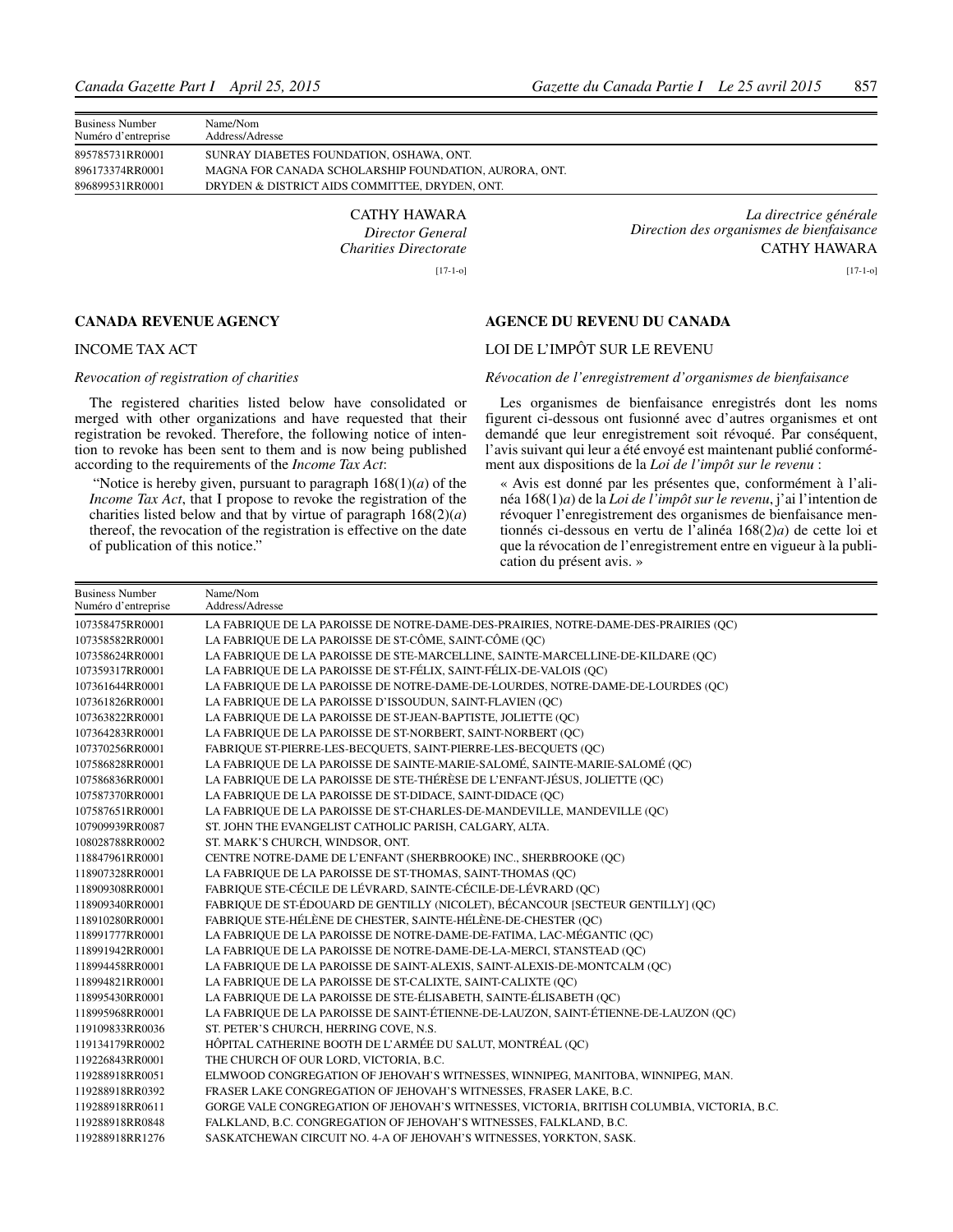| <b>Business Number</b><br>Numéro d'entreprise | Name/Nom<br>Address/Adresse                                                             |  |
|-----------------------------------------------|-----------------------------------------------------------------------------------------|--|
| 119288918RR1297                               | WINONA CONGREGATION OF JEHOVAH'S WITNESSES, ONTARIO, STONEY CREEK, ONT.                 |  |
| 121964985RR0001                               | FRASER VALLEY KINSMEN HOUSING SOCIETY, LANGLEY, B.C.                                    |  |
| 129372199RR0001                               | LA FABRIQUE DE LA PAROISSE DE SAINTE-THÉRÈSE-DE-L'ENFANT-JÉSUS DE BEEBE, STANSTEAD (OC) |  |
| 129892659RR0096                               | COMMUNITY OF CHRIST HEALING WATER, LONDON, ONT.                                         |  |
| 130243314RR0001                               | LA FABRIQUE DE LA PAROISSE DU TRÈS-SAINT-RÉDEMPTEUR, SAINT-RÉDEMPTEUR (QC)              |  |
| 130764772RR0001                               | LA FABRIQUE DE LA PAROISSE DE ST. ANTOINE DE LAVALTRIE, LAVALTRIE (QC)                  |  |
| 130783467RR0001                               | ALDERGROVE KINSMEN HOUSING SOCIETY, ALDERGROVE, B.C.                                    |  |
| 130827975RR0001                               | FABRIOUE DE ST. FULGENCE DE DURHAM DRUMMOND, DURHAM SUD (OC)                            |  |
| 130828981RR0001                               | FABRIQUE DE STE. CHRISTINE BAGOT, SAINTE-CHRISTINE (QC)                                 |  |
| 131155293RR0001                               | LANGLEY KINSMEN HOUSING SOCIETY, LANGLEY, B.C.                                          |  |
| 131272122RR0001                               | LA FABRIQUE DE LA PAROISSE DE SAINT-LIGUORI, SAINT-LIGUORI (OC)                         |  |
| 131571572RR0001                               | LA FABRIQUE DE LA PAROISSE DE SAINT-JOSEPH, MANSEAU (QC)                                |  |
| 131580714RR0001                               | PAROISSE ST. PIERRE DE DURHAM "L'AVENIR P.O.", L'AVENIR (OC)                            |  |
| 131587222RR0001                               | FABRIQUE DE STE. JEANNE D'ARC DE LEFEBVRE DRUMMOND, LEFEBVRE (QC)                       |  |
| 131637647RR0001                               | FABRIQUE DE ST NORBERT ARTHABASKA, SAINT-NORBERT D'ARTHABASKA (QC)                      |  |
| 131746026RR0001                               | LA FABRIQUE DE LA PAROISSE DU CHRIST ROI, JOLIETTE (QC)                                 |  |
| 131872665RR0001                               | LA PAROISSE DU SACRÉ CŒUR DE VILLE DE L'ISLET, L'ISLET (OC)                             |  |
| 131964512RR0001                               | MURRAY HARBOUR SOUTH PRESBYTERIAN CHURCH, MURRAY HARBOUR, P.E.I.                        |  |
| 134911650RR0001                               | LA FABRIQUE DE LA PAROISSE DE STE. MÉLANIE, SAINTE-MÉLANIE (QC)                         |  |
| 869966689RR0001                               | DISTANCE VELOCITY XI TIME THEATRE PERFORMANCE GROUP, TORONTO, ONT.                      |  |
| 888556461RR0001                               | LA FABRIQUE DE LA PAROISSE DE STE-BÉATRIX, SAINTE-BÉATRIX (QC)                          |  |
| 889395448RR0001                               | LA FABRIQUE DE LA PAROISSE DE ST. ÉPHREM, FITCH BAY-MAGOG (QC)                          |  |
| 890228778RR0001                               | CALEDONIA PRESBYTERIAN CHURCH, CALEDONIA, P.E.I.                                        |  |
| 897858098RR0001                               | TIMISKAMING PALLIATIVE CARE NETWORK, KIRKLAND LAKE, ONT.                                |  |

CATHY HAWARA *Director General Charities Directorate* [17-1-o]

#### **CANADIAN INTERNATIONAL TRADE TRIBUNAL**

#### DETERMINATION

*Professional, administrative and management support services*

Notice is hereby given that, after completing its inquiry, the Canadian International Trade Tribunal (the Tribunal) made a determination (File No. PR-2014-050) on April 13, 2015, with respect to a complaint filed by Samson & Associates, of Gatineau, Quebec, pursuant to subsection 30.11(1) of the *Canadian International Trade Tribunal Act*, R.S.C. 1985, c. 47 (4th Supp.), concerning a procurement (Solicitation No. 51019-145035/A) by the Department of Public Works and Government Services on behalf of the Department of Veterans Affairs (Veterans Affairs Canada). The solicitation was for the provision of services for operating cost reviews for Veterans Affairs Canada.

Samson & Associates alleged that its proposal was improperly evaluated and declared non-compliant with a mandatory requirement set out in the solicitation documents.

Having examined the evidence presented by the parties and considered the provisions of the *Agreement on Internal Trade*, the *North American Free Trade Agreement*, the *Agreement on Government Procurement*, the *Canada-Chile Free Trade Agreement*, the *Canada-Peru Free Trade Agreement*, the *Canada-Colombia Free Trade Agreement*, the *Canada-Panama Free Trade Agreement*, the *Canada-Honduras Free Trade Agreement* and the *Canada-Korea Free Trade Agreement*, the Tribunal determined that the complaint was not valid.

Further information may be obtained from the Registrar, Canadian International Trade Tribunal, 333 Laurier Avenue West,

*La directrice générale Direction des organismes de bienfaisance* CATHY HAWARA

[17-1-o]

#### **TRIBUNAL CANADIEN DU COMMERCE EXTÉRIEUR**

#### DÉCISION

#### *Services de soutien professionnel et administratif et services de soutien à la gestion*

Avis est donné par la présente que le Tribunal canadien du commerce extérieur (le Tribunal), à la suite de son enquête, a rendu une décision (dossier nº PR-2014-050) le 13 avril 2015 concernant une plainte déposée par Samson & Associés, de Gatineau (Québec), aux termes du paragraphe 30.11(1) de la *Loi sur le Tribunal cana*dien du commerce extérieur, L.R.C. (1985), ch. 47 (4<sup>e</sup> suppl.), au sujet d'un marché (invitation nº 51019-145035/A) passé par le ministère des Travaux publics et des Services gouvernementaux au nom du ministère des Anciens Combattants (Anciens Combattants Canada). L'invitation portait sur la prestation de services pour l'examen des coûts d'exploitation pour Anciens Combattants Canada.

Samson & Associés a allégué que sa proposition avait été incorrectement évaluée et déclarée non conforme à une exigence obligatoire énoncée dans les documents d'invitation.

Après avoir examiné les éléments de preuve présentés par les parties et tenu compte des dispositions de l'*Accord sur le commerce intérieur*, de l'*Accord de libre-échange nord-américain*, de l'*Accord sur les marchés publics*, de l'*Accord de libre-échange Canada-Chili*, de l'*Accord de libre-échange Canada-Pérou*, de l'*Accord de libre-échange Canada-Colombie*, de l'*Accord de libreéchange Canada-Panama*, de l'*Accord de libre-échange Canada-Honduras* et de l'*Accord de libre-échange Canada-Corée*, le Tribunal a jugé que la plainte n'était pas fondée.

Pour plus de renseignements, veuillez communiquer avec le Greffier, Tribunal canadien du commerce extérieur, 333, avenue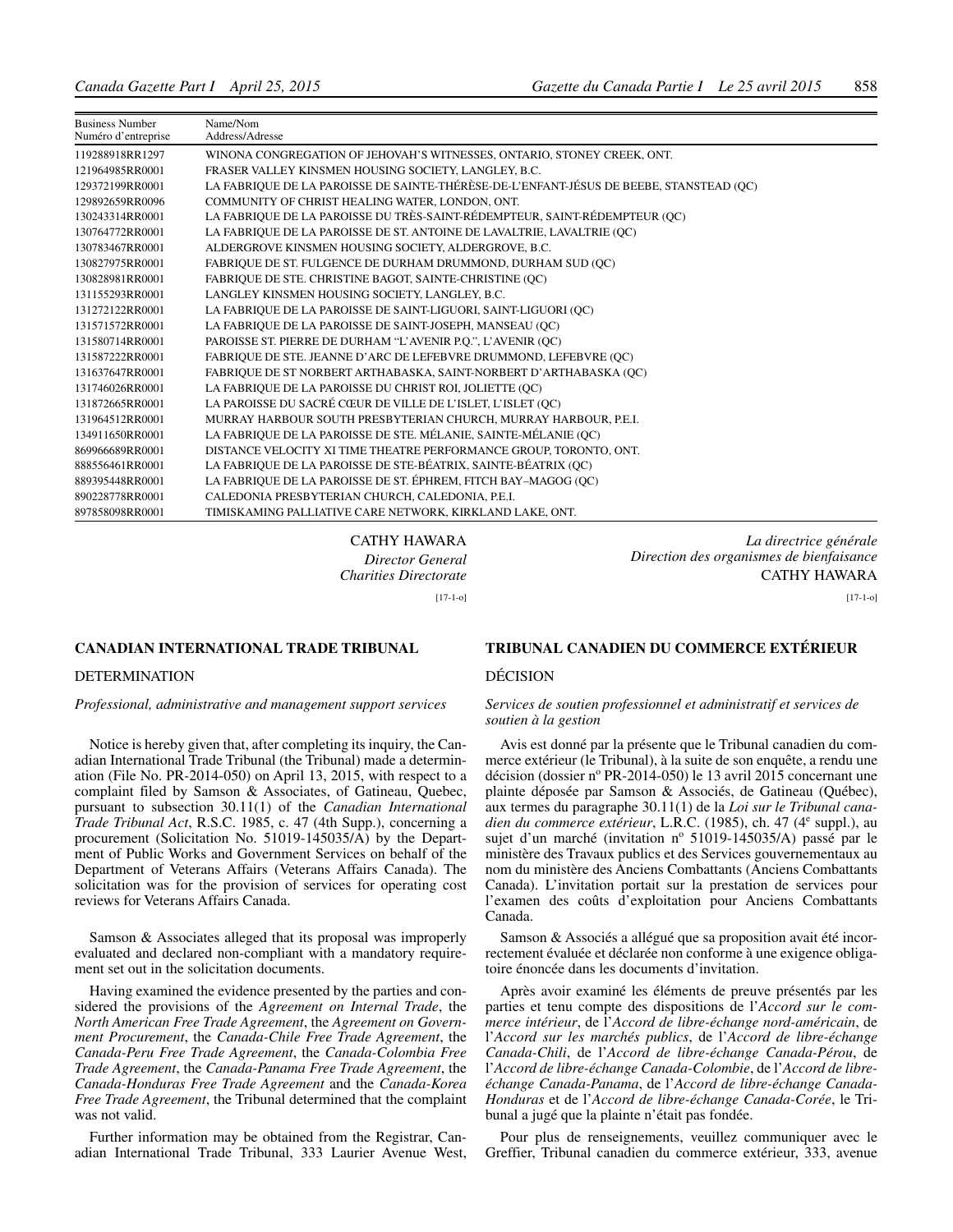15th Floor, Ottawa, Ontario K1A 0G7, 613-993-3595 (telephone), 613-990-2439 (fax), citt-tcce@tribunal.gc.ca (email).

Ottawa, April 13, 2015

[17-1-o]

#### **CANADIAN INTERNATIONAL TRADE TRIBUNAL**

#### INQUIRY

#### *EDP hardware and software*

The Canadian International Trade Tribunal (the Tribunal) has received a complaint (File No. PR-2015-001) from Dalian Enterprises Inc. (Dalian), of Ottawa, Ontario, concerning a procurement (Solicitation No. RFQ 14-24570) by Shared Services Canada (SSC). The solicitation is for the provision of load balancer equipment. Pursuant to subsection 30.13(2) of the *Canadian International Trade Tribunal Act* and subsection 7(2) of the *Canadian International Trade Tribunal Procurement Inquiry Regulations*, notice is hereby given that the Tribunal made a decision on April 13, 2015, to conduct an inquiry into the complaint.

Dalian alleges that SSC improperly evaluated its bid by introducing undisclosed evaluation criteria.

Further information may be obtained from the Registrar, Canadian International Trade Tribunal, 333 Laurier Avenue West, 15th Floor, Ottawa, Ontario K1A 0G7, 613-993-3595 (telephone), 613-990-2439 (fax), citt-tcce@tribunal.gc.ca (email).

Ottawa, April 14, 2015

[17-1-o]

#### **CANADIAN INTERNATIONAL TRADE TRIBUNAL**

#### ORDER

*Professional, administrative and management support services*

Notice is hereby given that the Canadian International Trade Tribunal (the Tribunal) issued an order (File No. PR-2014-057) on April 13, 2015, with respect to a complaint filed by PricewaterhouseCoopers LLP, of Ottawa, Ontario, concerning a procurement (Solicitation No. W8484-14P2KP/B) by the Department of Public Works and Government Services. The solicitation was for change management services.

Pursuant to subsection 30.13(5) of the *Canadian International Trade Tribunal Act*, the Tribunal has ceased its inquiry into the complaint and terminated all proceedings relating thereto.

Further information may be obtained from the Registrar, Canadian International Trade Tribunal, 333 Laurier Avenue West, 15th Floor, Ottawa, Ontario K1A 0G7, 613-993-3595 (telephone), 613-990-2439 (fax), citt-tcce@tribunal.gc.ca (email).

Ottawa, April 13, 2015

*Canada Gazette Part I April 25, 2015 Gazette du Canada Partie I Le 25 avril 2015* 859

Laurier Ouest, 15<sup>e</sup> étage, Ottawa (Ontario) K1A 0G7, 613-993-3595 (téléphone), 613-990-2439 (télécopieur), tcce-citt@tribunal. gc.ca (courriel).

Ottawa, le 13 avril 2015

[17-1-o]

#### **TRIBUNAL CANADIEN DU COMMERCE EXTÉRIEUR**

#### ENQUÊTE

#### *Matériel et logiciel informatiques*

Le Tribunal canadien du commerce extérieur (le Tribunal) a reçu une plainte (dossier nº PR-2015-001) déposée par Dalian Enterprises Inc. (Dalian), d'Ottawa (Ontario), concernant un marché (invitation nº RFQ 14-24570) passé par Services partagés Canada (SPC). L'invitation porte sur la fourniture de matériel d'équilibreur de charge. Conformément au paragraphe 30.13(2) de la *Loi sur le Tribunal canadien du commerce extérieur* et au paragraphe 7(2) du *Règlement sur les enquêtes du Tribunal canadien du commerce extérieur sur les marchés publics*, avis est donné par la présente que le Tribunal a décidé, le 13 avril 2015, d'enquêter sur la plainte.

Dalian allègue que SPC a évalué sa soumission de manière irrégulière en employant des critères d'évaluation qui n'avaient pas été divulgués.

Pour plus de renseignements, veuillez communiquer avec le Greffier, Tribunal canadien du commerce extérieur, 333, avenue Laurier Ouest, 15<sup>e</sup> étage, Ottawa (Ontario) K1A 0G7, 613-993-3595 (téléphone), 613-990-2439 (télécopieur), tcce-citt@tribunal. gc.ca (courriel).

Ottawa, le 14 avril 2015

[17-1-o]

#### **TRIBUNAL CANADIEN DU COMMERCE EXTÉRIEUR**

#### **ORDONNANCE**

*Services de soutien professionnel et administratif et services de soutien à la gestion*

Avis est donné par la présente que le Tribunal canadien du commerce extérieur (le Tribunal) a rendu une ordonnance (dossier n<sup>o</sup> PR-2014-057) le 13 avril 2015 concernant une plainte déposée par PricewaterhouseCoopers LLP, d'Ottawa (Ontario), au sujet  $\hat{d}$ 'un marché (invitation nº W8484-14P2KP/B) passé par le ministère des Travaux publics et des Services gouvernementaux. L'appel d'offres portait sur la prestation de services de gestion de changement.

En vertu du paragraphe 30.13(5) de la *Loi sur le Tribunal canadien du commerce extérieur*, le Tribunal a mis fin à son enquête sur la plainte en question, mettant un terme à toute procédure connexe.

Pour plus de renseignements, veuillez communiquer avec le Greffier, Tribunal canadien du commerce extérieur, 333, avenue Laurier Ouest, 15<sup>e</sup> étage, Ottawa (Ontario) K1A 0G7, 613-993-3595 (téléphone), 613-990-2439 (télécopieur), tcce-citt@tribunal. gc.ca (courriel).

Ottawa, le 13 avril 2015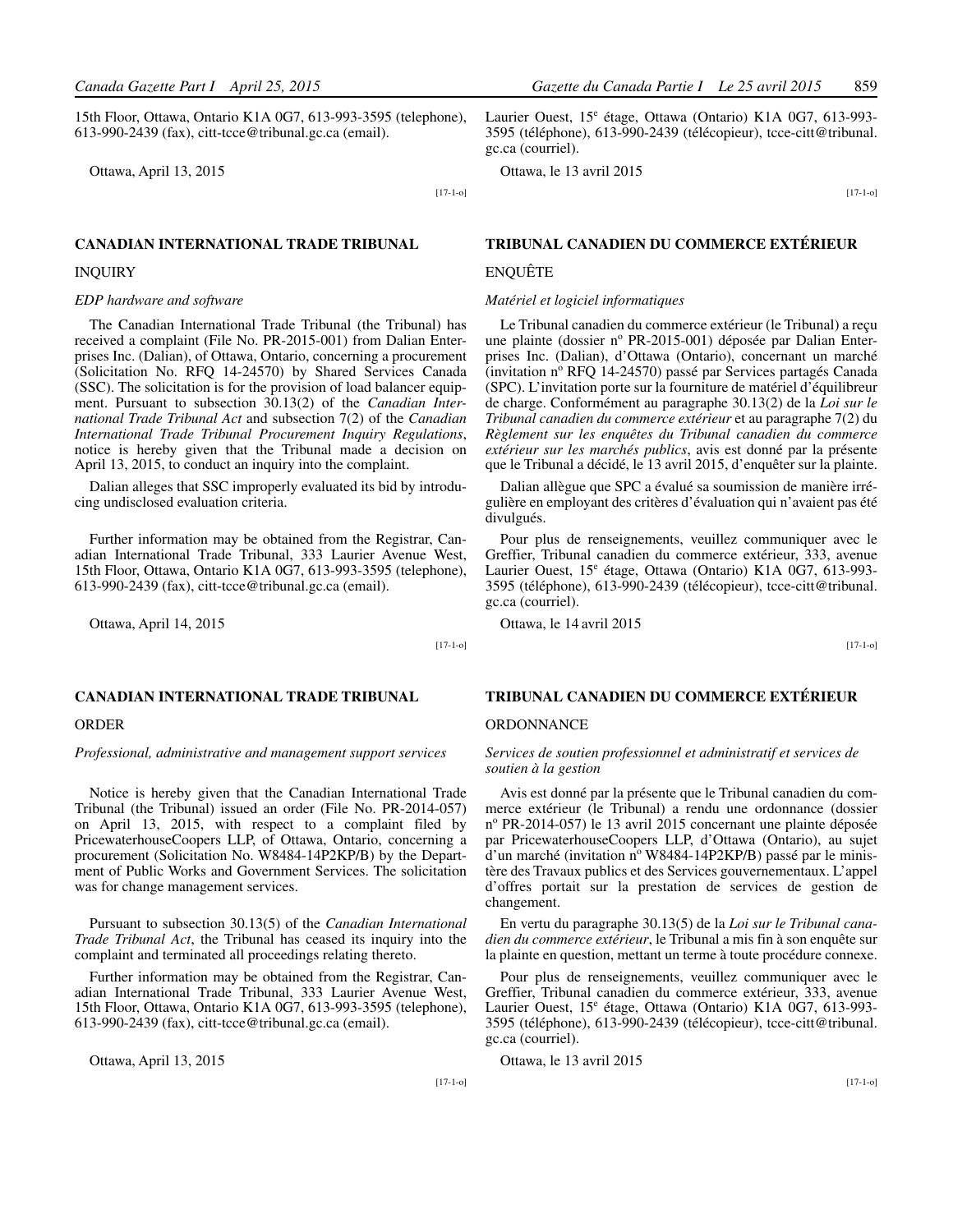#### **CANADIAN RADIO-TELEVISION AND TELECOMMUNICATIONS COMMISSION**

#### NOTICE TO INTERESTED PARTIES

The Commission posts on its Web site the decisions, notices of consultation and regulatory policies that it publishes, as well as information bulletins and orders. On April 1, 2011, the *Canadian Radio-television and Telecommunications Commission Rules of Practice and Procedure* came into force. As indicated in Part 1 of these Rules, some broadcasting applications are posted directly on the Commission's Web site, www.crtc.gc.ca, under "Part 1 Applications."

To be up to date on all ongoing proceedings, it is important to regularly consult "Today's Releases" on the Commission's Web site, which includes daily updates to notices of consultation that have been published and ongoing proceedings, as well as a link to Part 1 applications.

The following documents are abridged versions of the Commission's original documents. The original documents contain a more detailed outline of the applications, including the locations and addresses where the complete files for the proceeding may be examined. These documents are posted on the Commission's Web site and may also be examined at the Commission's offices and public examination rooms. Furthermore, all documents relating to a proceeding, including the notices and applications, are posted on the Commission's Web site under "Public Proceedings."

#### **CONSEIL DE LA RADIODIFFUSION ET DES TÉLÉCOMMUNICATIONS CANADIENNES**

#### AVIS AUX INTÉRESSÉS

Le Conseil affiche sur son site Web les décisions, les avis de consultation et les politiques réglementaires qu'il publie ainsi que les bulletins d'information et les ordonnances. Le  $1<sup>er</sup>$  avril 2011, les *Règles de pratique et de procédure du Conseil de la radiodiffusion et des télécommunications canadiennes* sont entrées en vigueur. Tel qu'il est prévu dans la partie 1 de ces règles, le Conseil affiche directement sur son site Web, www.crtc.gc.ca, certaines demandes de radiodiffusion sous la rubrique « Demandes de la Partie 1 ».

Pour être à jour sur toutes les instances en cours, il est important de consulter régulièrement la rubrique « Nouvelles du jour » du site Web du Conseil, qui comporte une mise à jour quotidienne des avis de consultation publiés et des instances en cours, ainsi qu'un lien aux demandes de la partie 1.

Les documents qui suivent sont des versions abrégées des documents originaux du Conseil. Les documents originaux contiennent une description plus détaillée de chacune des demandes, y compris les lieux et les adresses où l'on peut consulter les dossiers complets de l'instance. Ces documents sont affichés sur le site Web du Conseil et peuvent également être consultés aux bureaux et aux salles d'examen public du Conseil. Par ailleurs, tous les documents qui se rapportent à une instance, y compris les avis et les demandes, sont affichés sur le site Web du Conseil sous « Instances publiques ».

#### **CANADIAN RADIO-TELEVISION AND TELECOMMUNICATIONS COMMISSION**

#### PART 1 APPLICATIONS

The following applications for renewal or amendment or complaints were posted on the Commission's Web site between 10 and 16 April 2015.

#### **CONSEIL DE LA RADIODIFFUSION ET DES TÉLÉCOMMUNICATIONS CANADIENNES**

#### DEMANDES DE LA PARTIE 1

Les demandes de renouvellement ou de modification ou les plaintes suivantes ont été affichées sur le site Web du Conseil entre le 10 et le 16 avril 2015.

| Application filed by /<br>Demande présentée par             | Application number /<br>Numéro de la demande | Undertaking/<br><b>Entreprise</b> | City / Ville                               | <b>Province</b>                     | Deadline for submission of<br>interventions, comments or replies /<br>Date limite pour le dépôt des<br>interventions, des observations ou<br>des réponses |
|-------------------------------------------------------------|----------------------------------------------|-----------------------------------|--------------------------------------------|-------------------------------------|-----------------------------------------------------------------------------------------------------------------------------------------------------------|
| Ethnic Channels Group Limited                               | 2015-0340-0                                  | Peace TV                          | Across Canada /<br>L'ensemble du<br>Canada |                                     | 19 May / 19 mai 2015                                                                                                                                      |
| Radio communautaire de Pontiac /<br>Pontiac Community Radio | 2015-0312-8                                  | CHIP-FM                           | Fort-Coulonge                              | Ouebec / Ouébec                     | 11 May / 11 mai 2015                                                                                                                                      |
| Torres Media Ottawa Inc.                                    | 2015-0266-7                                  | CIDG-FM                           | Ottawa/Gatineau                            | Ontario and / et<br>Quebec / Québec | 11 May / 11 mai 2015                                                                                                                                      |

#### ADMINISTRATIVE DECISIONS

#### DÉCISIONS ADMINISTRATIVES

| Applicant's name /<br>Nom du demandeur | Undertaking /<br><b>Entreprise</b> | City / Ville | <b>Province</b>                            | Date of decision /<br>Date de la décision |
|----------------------------------------|------------------------------------|--------------|--------------------------------------------|-------------------------------------------|
| The Banff Centre                       | CJXB-FM                            | Banff        | Alberta                                    | 20 March / 20 mars 2015                   |
| 0971197 B.C. Ltd.                      | Roadhouse Radio                    | Vancouver    | British Columbia /<br>Colombie-Britannique | 18 March / 18 mars 2015                   |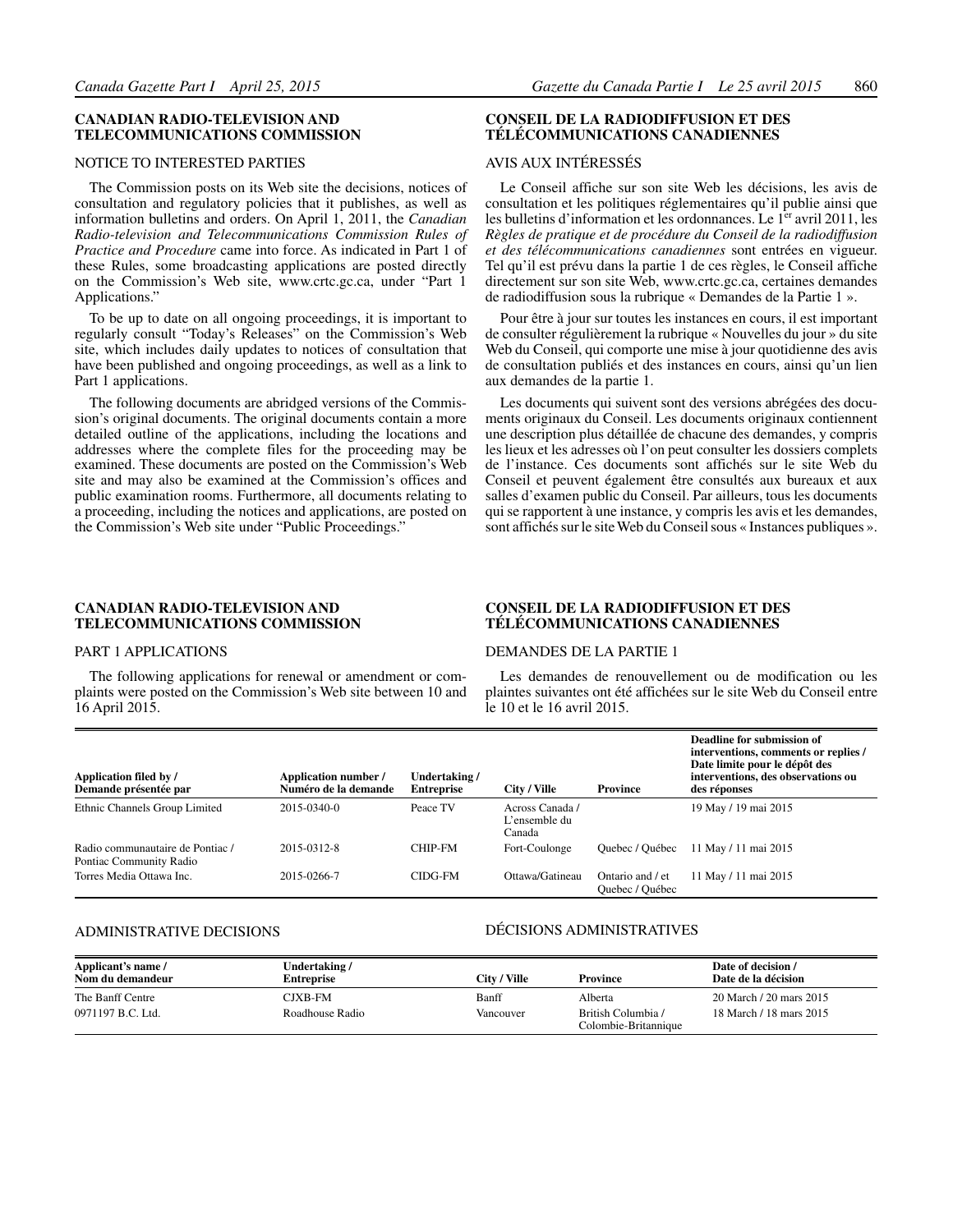#### NOTICES OF CONSULTATION

#### AVIS DE CONSULTATION

| Notice number /<br>Numéro de l'avis | Publication date of the notice /<br>Date de publication de l'avis | City / Ville                               | <b>Province</b> | Deadline for filing of interventions,<br>comments or replies OR hearing date /<br>Date limite pour le dépôt des<br>interventions, des observations ou des<br>réponses OU date de l'audience |
|-------------------------------------|-------------------------------------------------------------------|--------------------------------------------|-----------------|---------------------------------------------------------------------------------------------------------------------------------------------------------------------------------------------|
| 2015-152                            | 17 April / 17 avril 2015                                          | Across Canada /<br>L'ensemble du<br>Canada |                 | 22 May / 22 mai 2015                                                                                                                                                                        |
| 2015-153                            | 17 April / 17 avril 2015                                          | Various locations /<br>Diverses localités  |                 | 22 May / 22 mai 2015                                                                                                                                                                        |

#### DECISIONS

#### DÉCISIONS

| Decision number /<br>Numéro de la décision | <b>Publication date /</b><br>Date de publication | Applicant's name /<br>Nom du demandeur | Undertaking/<br><b>Entreprise</b>                                                                                     | City / Ville                                                                                                                                                                                                                                                                                                | <b>Province</b>                                |
|--------------------------------------------|--------------------------------------------------|----------------------------------------|-----------------------------------------------------------------------------------------------------------------------|-------------------------------------------------------------------------------------------------------------------------------------------------------------------------------------------------------------------------------------------------------------------------------------------------------------|------------------------------------------------|
| 2015-146                                   | 15 April / 15 avril 2015                         | Al Jazeera Network                     | Al Jazeera Arabic                                                                                                     | Across Canada /<br>L'ensemble du Canada                                                                                                                                                                                                                                                                     |                                                |
| 2015-147                                   | 16 April / 16 avril 2015                         | Radio Markham York Incorporated        | <b>CFMS-FM</b>                                                                                                        | Markham                                                                                                                                                                                                                                                                                                     | Ontario                                        |
| 2015-149                                   | 16 April / 16 avril 2015                         | 768812 Ontario Inc.                    | Terrestrial broadcasting<br>distribution undertaking /<br>Entreprise de distribution de<br>radiodiffusion terrestre   | Whitchurch-Stouffville                                                                                                                                                                                                                                                                                      | Ontario                                        |
| 2015-150                                   | 16 April / 16 avril 2015                         | AEBC Internet Corp.                    | Terrestrial broadcasting<br>distribution undertakings /<br>Entreprises de distribution de<br>radiodiffusion terrestre | Calgary, Edmonton,<br>Lethbridge, Red Deer,<br>Medicine Hat, St. Albert,<br>Fort McMurray, Airdrie,<br>Spruce Grove, Fort<br>Saskatchewan, Grande<br>Prairie, Stony Plain,<br>Leduc, Sylvan Lake,<br>Chestermere, Strathmore,<br>Beaumont and their<br>surrounding areas / et<br>leurs régions avoisinantes | Alberta                                        |
| 2015-151                                   | 16 April / 16 avril 2015                         | AEBC Internet Corp.                    | Terrestrial broadcasting<br>distribution undertakings /<br>Entreprises de distribution de<br>radiodiffusion terrestre | Greater Victoria.<br>Okanagan Valley,<br>Kamloops, Nanaimo,<br>Prince George, Courtenay,<br>Duncan, Whistler,<br>Powell River and their<br>surrounding areas / et leurs<br>régions avoisinantes                                                                                                             | British Columbia /<br>Colombie-<br>Britannique |
| 2015-154                                   | 17 April / 17 avril 2015                         | Rogers Media Inc.                      | Television network licence /<br>Licence de réseau de<br>télévision                                                    | Across Canada /<br>L'ensemble du Canada                                                                                                                                                                                                                                                                     |                                                |

[17-1-o]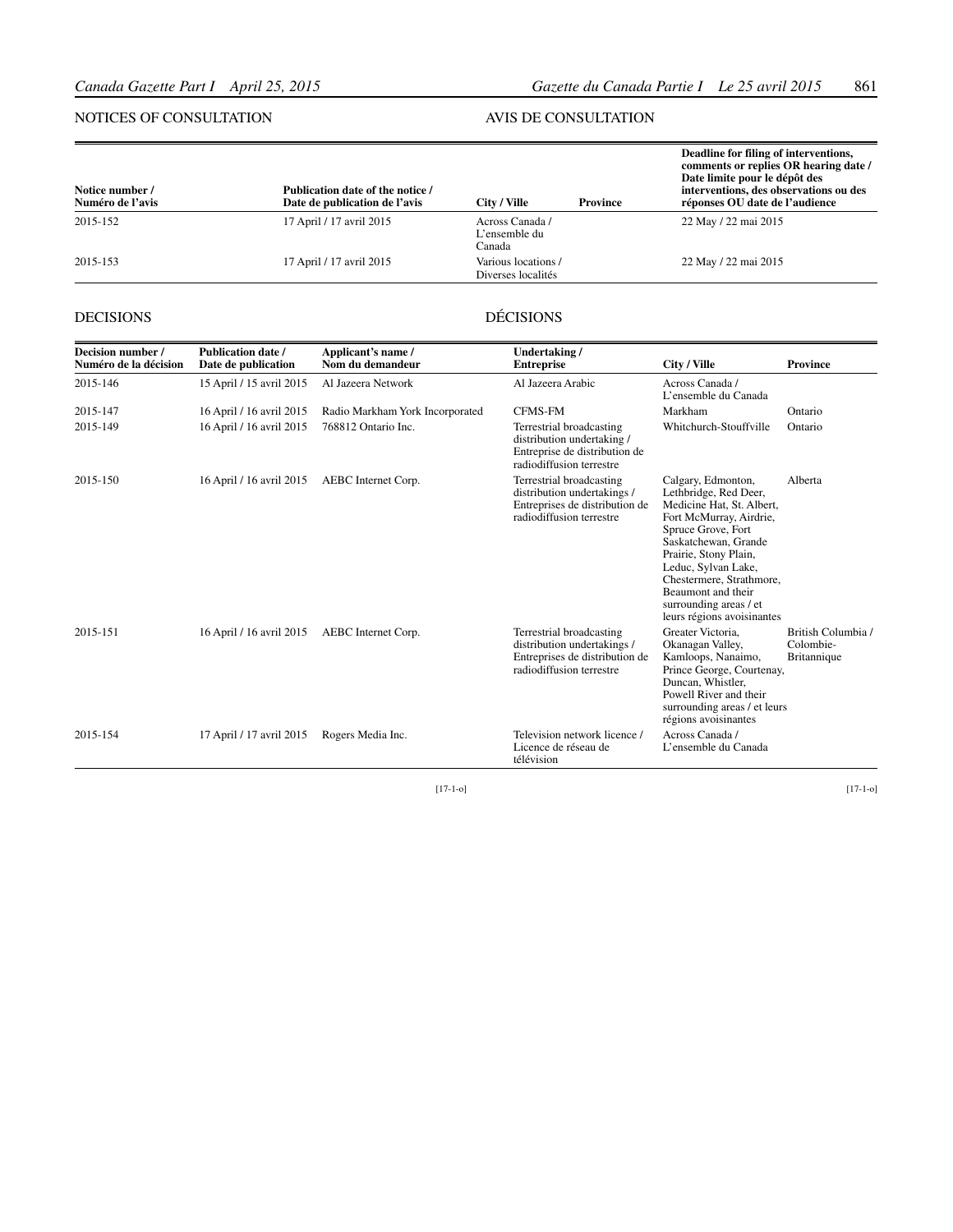#### <span id="page-24-0"></span>**MISCELLANEOUS NOTICES**

#### **CANADIAN COMMUNICATIONS CABLING FIRE SAFETY ASSOCIATION / ASSOCIATION CANADIENNE DE SÉCURITÉ INCENDIE DE CÂBLAGE DE TÉLÉCOMMUNICATIONS**

#### SURRENDER OF CHARTER

Notice is hereby given that CANADIAN COMMUNICATIONS CABLING FIRE SAFETY ASSOCIATION / ASSOCIATION CANADIENNE DE SÉCURITÉ INCENDIE DE CÂBLAGE DE TÉLÉCOMMUNICATIONS intends to apply to the Minister of Industry for leave to surrender its charter pursuant to subsection 32(1) of the *Canada Corporations Act*.

April 15, 2015

LAVERY, DE BILLY, L.L.P. *Attorneys to the Corporation*

[17-1-o]

#### **EQUITABLE BANK**

#### DESIGNATED OFFICE FOR THE SERVICE OF ENFORCEMENT NOTICES

Notice is hereby given, in compliance with the *Support Orders and Support Provisions (Banks and Authorized Foreign Banks) Regulations* made under the *Bank Act* (Canada), that the following additional office has been designated by Equitable Bank for the purposes of service of enforcement notices in the province of British Columbia: 1240–777 Hornby Street, Vancouver, British Columbia V6Z 1S4.

April 25, 2015

EQUITABLE BANK

 $[17-1-0]$ 

#### **INDUSTRIAL AND COMMERCIAL BANK OF CHINA LIMITED**

#### APPLICATION TO ESTABLISH A FOREIGN BANK BRANCH

Notice is hereby given, pursuant to subsection 525(2) of the *Bank Act*, that Industrial and Commercial Bank of China Limited, a foreign bank with its head office in Beijing, China, intends to apply to the Minister of Finance for an order permitting it to establish a foreign bank branch in Canada to carry on the business of banking.

The branch will carry on business in Canada under the name Industrial and Commercial Bank of China Limited, Toronto Branch in the English form and Banque Industrielle et Commerciale de Chine Limitée, Succursale de Toronto in the French form, and its principal office will be located in Toronto, Ontario.

Any person who objects to the proposed order may submit an objection in writing to the Office of the Superintendent of Financial Institutions, 255 Albert Street, Ottawa, Ontario K1A 0H2, on or before June 15, 2015.

Note: The publication of this Notice should not be construed as evidence that an order will be issued to establish the foreign bank branch. The granting of the order will be dependent upon the

#### **AVIS DIVERS**

#### **CANADIAN COMMUNICATIONS CABLING FIRE SAFETY ASSOCIATION / ASSOCIATION CANADIENNE DE SÉCURITÉ INCENDIE DE CÂBLAGE DE TÉLÉCOMMUNICATIONS**

#### ABANDON DE CHARTE

Avis est par les présentes donné que CANADIAN COMMUNI-CATIONS CABLING FIRE SAFETY ASSOCIATION / ASSO-CIATION CANADIENNE DE SÉCURITÉ INCENDIE DE CÂBLAGE DE TÉLÉCOMMUNICATIONS demandera au ministre de l'Industrie la permission d'abandonner sa charte en vertu du paragraphe 32(1) de la *Loi sur les corporations canadiennes*.

Le 15 avril 2015

*Les procureurs de la corporation* LAVERY, DE BILLY, S.E.N.C.R.L.

[17-1-o]

#### **BANQUE ÉQUITABLE**

#### BUREAU DÉSIGNÉ POUR LA SIGNIFICATION DES AVIS D'EXÉCUTION

Avis est par les présentes donné, conformément au *Règlement sur les ordonnances alimentaires et les dispositions alimentaires (banques et banques étrangères autorisées)*, adopté en vertu de la *Loi sur les banques* (Canada), que le bureau sis au 777, rue Hornby, bureau 1240, Vancouver (Colombie-Britannique) V6Z 1S4, a été désigné comme autre bureau aux fins de la signification des avis d'exécution dans la province de la Colombie-Britannique.

Le 25 avril 2015

BANQUE ÉQUITABLE

 $[17-1-0]$ 

#### **BANQUE INDUSTRIELLE ET COMMERCIALE DE CHINE LIMITÉE**

#### DEMANDE D'OUVERTURE D'UNE SUCCURSALE DE BANQUE ÉTRANGÈRE

Avis est par les présentes donné, aux termes du paragraphe 525(2) de la *Loi sur les banques*, que la Banque Industrielle et Commerciale de Chine Limitée, une banque étrangère dont le siège social est situé à Beijing, en Chine, a l'intention de demander au ministre des Finances de prendre un arrêté l'autorisant à ouvrir une succursale bancaire étrangère au Canada pour y exercer des activités bancaires.

La succursale exercera des activités au Canada sous la dénomination française Banque Industrielle et Commerciale de Chine Limitée, Succursale de Toronto et la dénomination anglaise Industrial and Commercial Bank of China Limited, Toronto Branch, et son bureau principal sera situé à Toronto, en Ontario.

Toute personne qui s'oppose à la prise de l'arrêté peut notifier par écrit son opposition au Bureau du surintendant des institutions financières, 255, rue Albert, Ottawa (Ontario) K1A 0H2, au plus tard le 15 juin 2015.

Nota : La publication du présent avis ne doit pas être interprétée comme une indication qu'un arrêté autorisant l'ouverture de la succursale bancaire étrangère sera pris. La prise de l'arrêté dépendra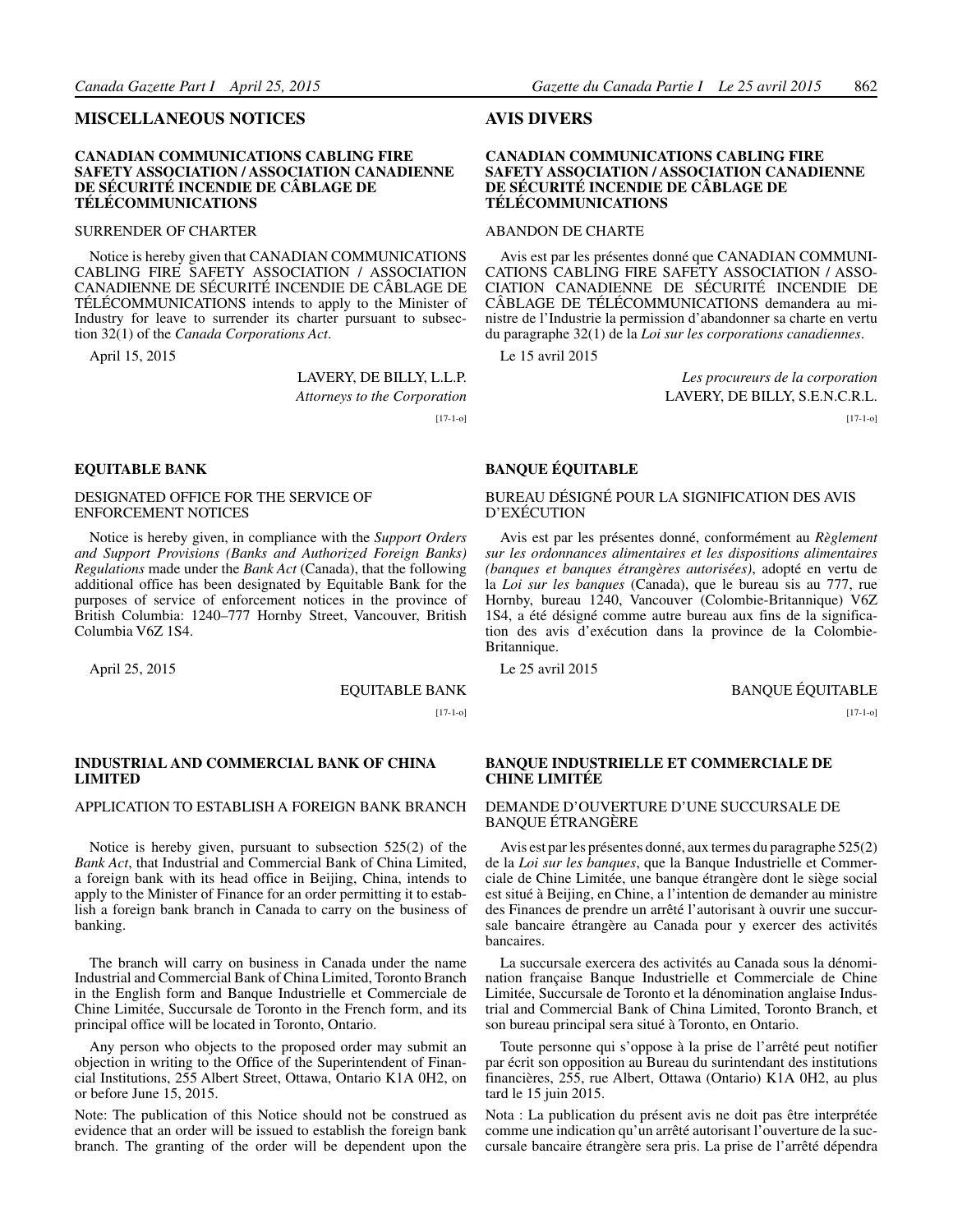normal *Bank Act* application review process and the discretion of the Minister of Finance.

Toronto, April 25, 2015

## McCARTHY TÉTRAULT LLP *Solicitors* [17-4-o]

du processus normal d'examen de la demande aux termes de la *Loi sur les banques* et du pouvoir discrétionnaire du ministre des Finances.

Toronto, le 25 avril 2015

| Les avocats                            |
|----------------------------------------|
| MCCARTHY TÉTRAULT S.E.N.C.R.L., s.r.l. |
| $[17-4-0]$                             |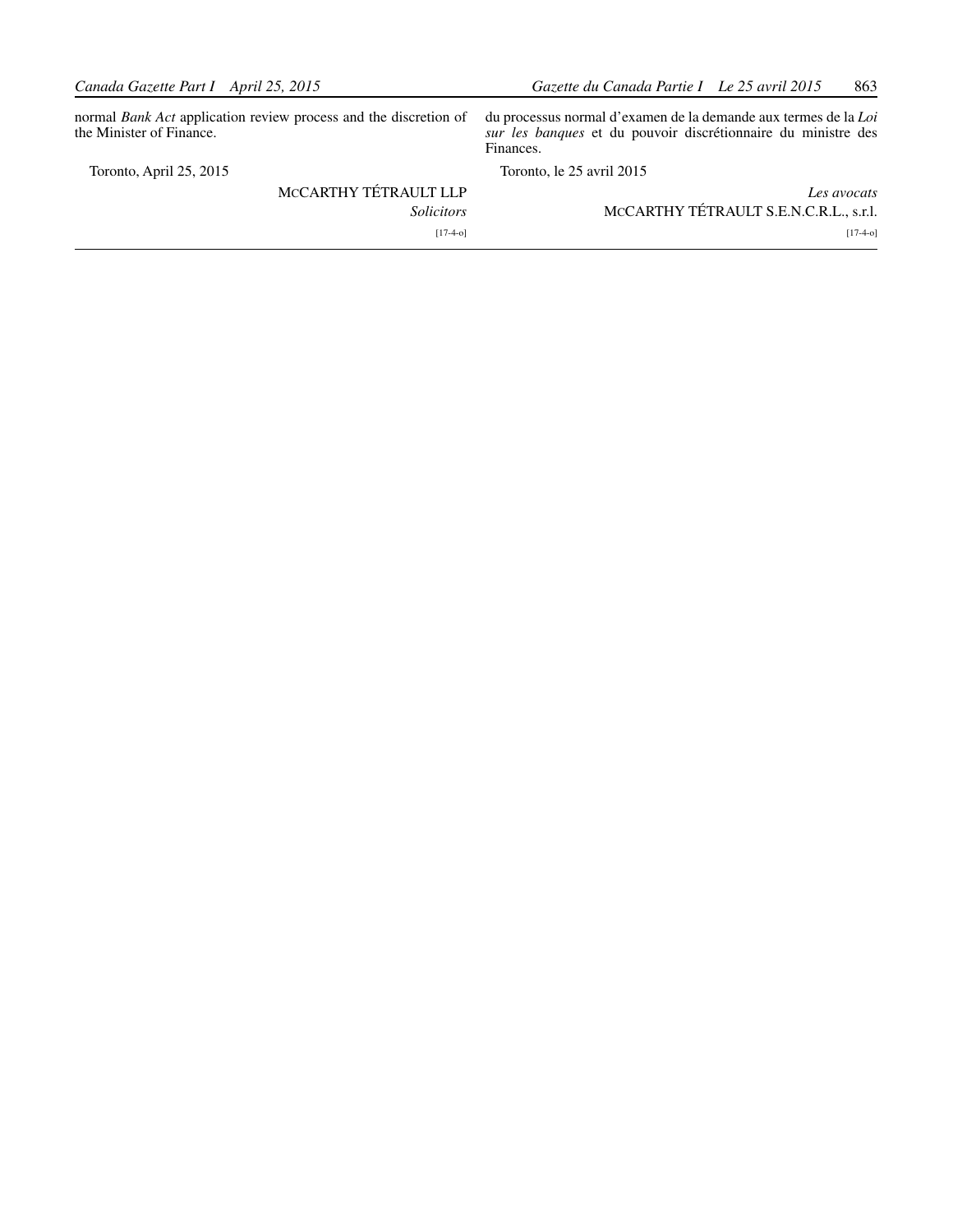#### **INDEX**

Vol. 149, No. 17 — April 25, 2015

<span id="page-26-0"></span>(An asterisk indicates a notice previously published.)

#### **[COMMISSIONS](#page-17-0)**

#### **Canada Revenue Agency** Income Tax Act

| Revocation of registration of charities ( <i>Erratum</i> ) | 855 |
|------------------------------------------------------------|-----|
| <b>Canadian International Trade Tribunal</b>               |     |
| Determination                                              |     |
| Professional, administrative and management support        | 858 |
| Inquiry                                                    |     |
|                                                            | 859 |
| Order                                                      |     |
| Professional, administrative and management support        |     |
|                                                            | 859 |
| <b>Canadian Radio-television and Telecommunications</b>    |     |
| <b>Commission</b>                                          |     |
|                                                            | 860 |
|                                                            | 861 |
|                                                            | 860 |
|                                                            | 861 |
|                                                            | 860 |

#### **[GOVERNMENT HOUSE](#page-2-0)**

| 840 |
|-----|
|     |
| 840 |
|     |

#### **[GOVERNMENT NOTICES](#page-5-0)**

| <b>Bank of Canada</b>                                    |     |
|----------------------------------------------------------|-----|
| <b>Statement</b>                                         |     |
| Statement of financial position as at March 31, 2015 852 |     |
| <b>Environment, Dept. of the</b>                         |     |
| Canadian Environmental Protection Act, 1999              |     |
|                                                          |     |
|                                                          | 845 |
| Health, Dept. of                                         |     |
| Hazardous Materials Information Review Act               |     |
|                                                          |     |
| <b>Industry, Dept. of</b>                                |     |
| Electricity and Gas Inspection Act                       |     |
| Delegation of authorities by the President of            |     |
|                                                          |     |
| <b>Transport, Dept. of</b>                               |     |
| <b>Aeronautics Act</b>                                   |     |
| Interim Order No. 2 Respecting Flight Deck Occupants 850 |     |
| <b>MISCELLANEOUS NOTICES</b>                             |     |
| <b>CANADIAN COMMUNICATIONS CABLING FIRE</b>              |     |
| <b>SAFETY ASSOCIATION</b>                                |     |
|                                                          | 862 |
| Equitable Bank                                           |     |
| Designated office for the service of enforcement notices | 862 |
| Industrial and Commercial Bank of China Limited          |     |
|                                                          |     |

#### **[PARLIAMENT](#page-16-0)**

| <b>House of Commons</b>                                  |     |
|----------------------------------------------------------|-----|
| * Filing applications for private bills (Second Session, |     |
|                                                          | 854 |